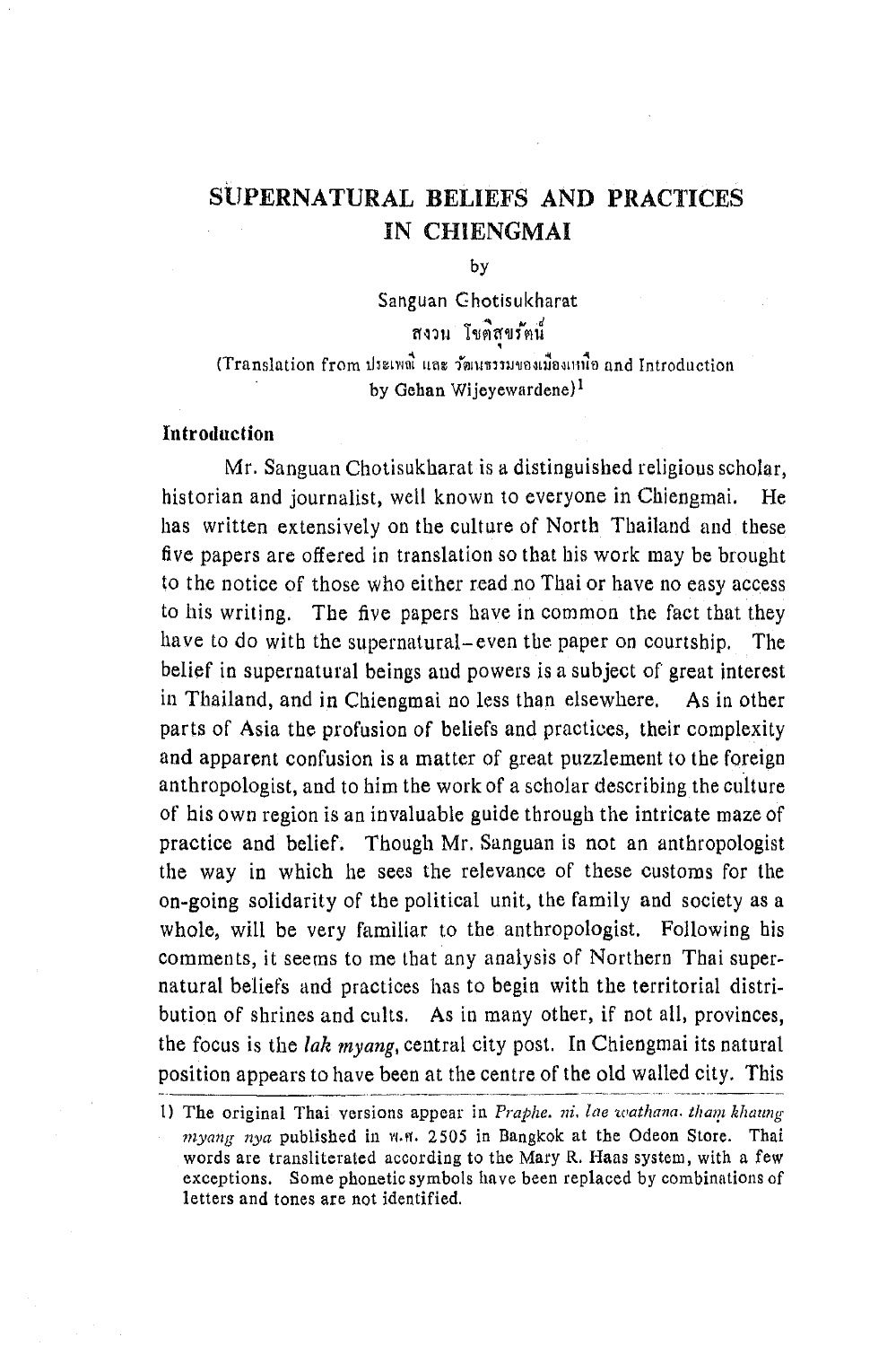was the guardian shrine for the entire province. Outside the wall, on the northeast, is the shrine sya myang. This appears to be the protective shrine for the city itself. Outside the city the framework of the system, if system it is, appears to be given by the village shrines (sya baan) and the monastery shrines (sya wat). Finally, at the domestic level we find an intriguing reflection of the city. Within the bedroom is the shrine which guards the extended family in the female line. To the north or east of the house is the outside shrine which could, primarily, be the shrine of the house itself. The evidence on this, however, is not clear. Within this framework is an almost infinite proliferation of shrines and spirits.

Mr. Sanguan also raises questions about historical origins. One question we could ask concerns the *lak* myang. It is easy to assume that it is Shaivite in origin, but both the name and similar institutions are reported from the Black and White Tai. Though not impossible, it is unlikely that these are of Hindu origin. Of course seeing the phallic symbolism of a pillar is not the prerogative of India, and generally, following the work of Sborto on the origin of Burmese rituals, we may have to reconsider the historical bases of Southeast Asian popular culture. However that may be, it is clear that popular culture of this kind retains great interest for historians as well as anthropologists.

and the second control of the second control of the second control of the second control of the second control of the second control of the second control of the second control of the second control of the second control o

### Geban Wijeyewardene

and the same of the same state

 $\eta_{\rm{eff}}$  .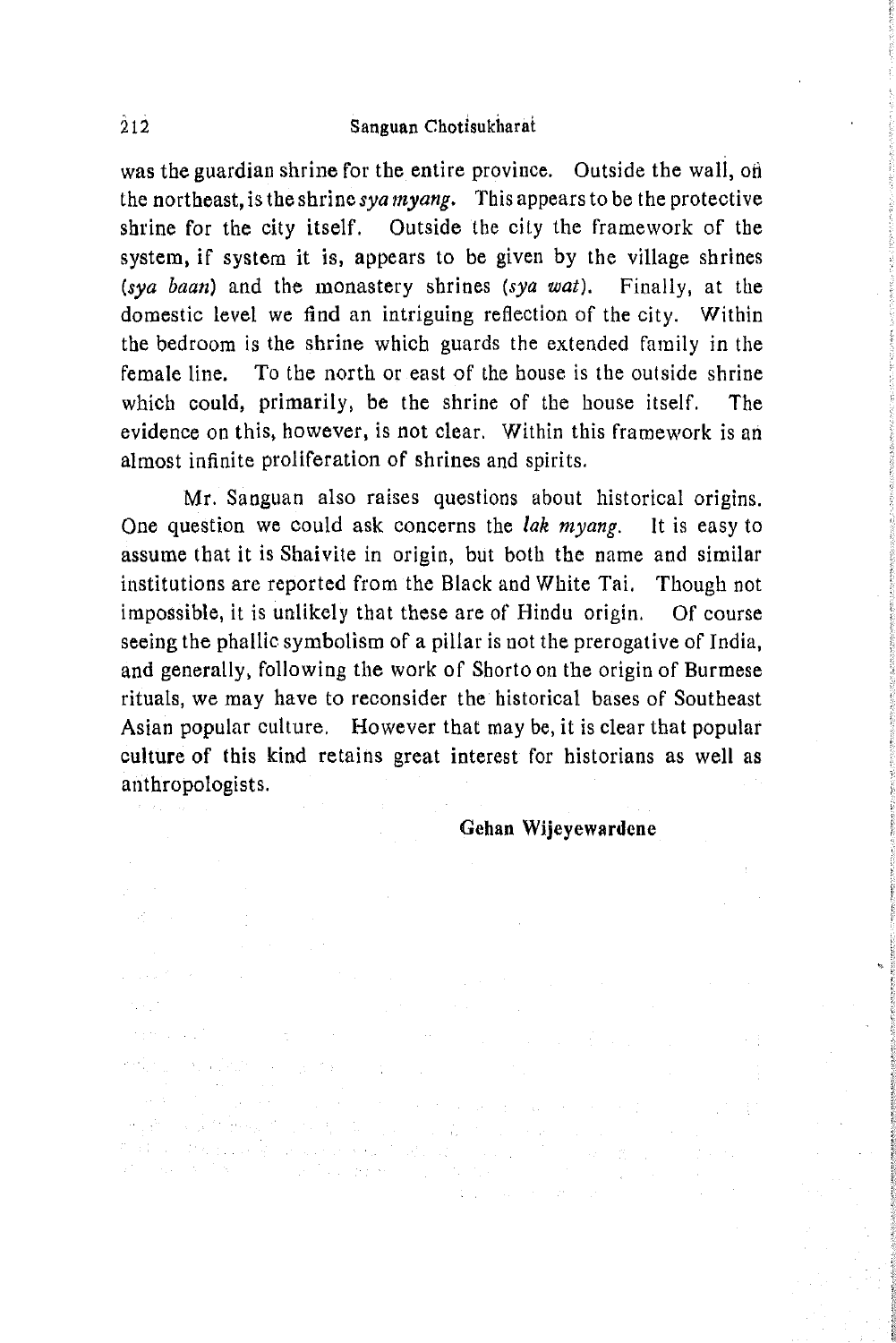## I. The Customs of Saw Inthakhin

Before describing the customs, I beg leave to explain *saw inthakhin* itself. First, *saw inthakhin* means the central post of the city, in this case the central post *(/ak myang)* of Chiengmai. It is now situated within the precincts of Wat Cheddi Luang, which was built during the reign of Prince Saen Myang in the year B.E. 1955 (1421 A.D.). But originally the post is said to have been in the compound of Wat Inthakhin which is now abandoned. It is situated beside the present Provincial Office, on the southern side. The *saw inthakhin* was moved to Wat Cheddi Luang during the reign of Prince Kavila. It is made of large bricks, and stands about 1 metre high from its pedestal. It stands in the hall of the ''four mouths'', at the eastern gate of Wat Cheddi Luang. Prince Kavila moved the stone in B.E. 2343 (1800 A.D.), according to the chronicles. The post is the work of ancient Lanna *(the old kingdom or independent princedom of Chiengmai. Trans.*) craftsmen, and is venerated as an object of great. power, of prime importance, which has been inherited from ancient times.

In the past propitiatory offerings were made regularly each year. The ceremony was as follows. It was performed at the end of the 8th (northern) lunar month. On the first day of the ceremony, townsmen, including old men and women, youths and young girls went together to the *wat* carrying trays with flowers, incense and candles, and silver bowls of water perfumed with flowers. These are propitiatory offerings. This ceremony must be performed between the 13th day of the waning moon of the 8th (northern) lunar month, and the 8th day of the waxing moon of the 9th month. This is regular, every year; therefore it is said to "enter in the 8th month and come out in the 9th". This is the practice today, but in ancient times there used to be native entertainments, such as *sau,* sword and other native dances. These too, were propitiatory offerings to the guardian deity who protected the city. When these ceremonies were held, *sau* singers who lived in the city, as well as those who lived close by, were bound to come together at *saw inthakhin* and take turns at singing as an offering for the increase of merit. lf a singer failed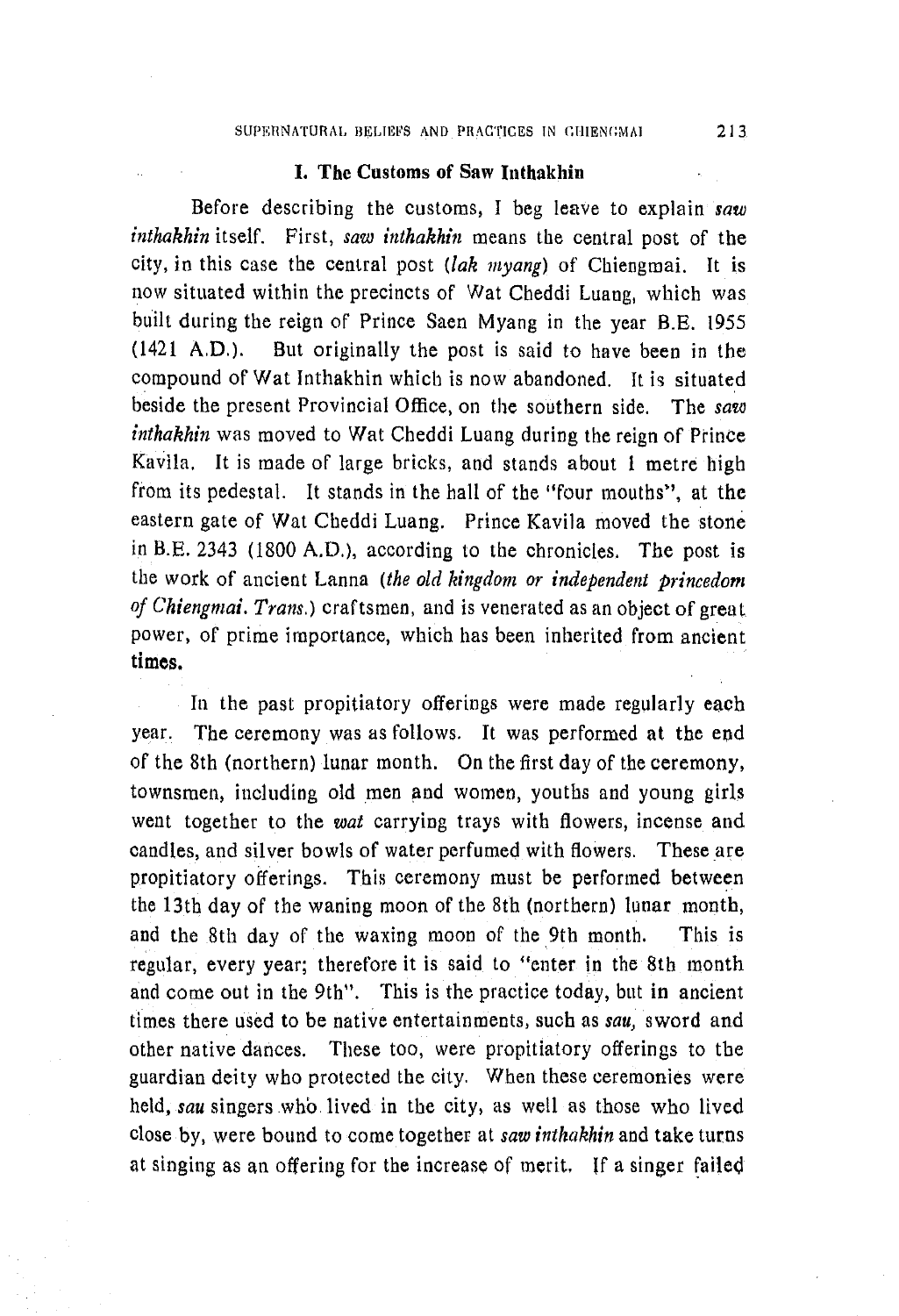to come, the Prince of Chiengmai might forbid him or her to practise his (her) art for the rest of his (her) life.

Before the first day of the ceremony, some persons take large baskets and solicit contributions of vegetables, fish and other food from the townsfolk, from shops and markets and every house in the city. Everyone should contribute willingly. The food which is collected is offered to the protective deity, the guardian spirit (s) of the city and to the statues of tbe two demons who guard the *saw inthakhin.* What is left is eaten by the people who come to the ceremony, as those who come from outside the city must stay at the *wat.*  Besides the offering of food there used to be animal sacrifices, of buffaloes, oxen and pigs.

Besides these sacrifices there are ceremonies of spirit possession when the spirits of the city are invited to enter mediums. Leaders and officials of the city ask questions about the future fortune of the city and its inhabitants, whether dangers may be expected, whether will be enough rain, if rice, fish and food in general will be plentiful, and what rituals should be performed. When the fate of the city is known, if the future is bad, rituals of a magical kind are likely to be held, to exorcise the evil influences and make them less dangerous. During the time that the rites of *saw inthakhin* are held, rain is likely to fall continuously-in the past it was very powerful. Besides this there is the ritual of prolonging the life of the city *(syyb chataa).* In former times this was a very big annual ceremony. It was abandoned after the last war. About two or three years ago the Chiengmai Municipal Council arranged to revive the ceremony. The traditional ceremonies of *saw inthakhin* must be considered a means of increasing and demonstrating the solidarity of the citizens of Chiengmai, for everyone attends to perform the rituals together each day, until the end of the ceremonies.

The history of the erection of *saw inthakhin* is given in the Chronicle of the Late Very Reverend Myyn Wuthijanoo of wat Cheddi Luang: **Luang:**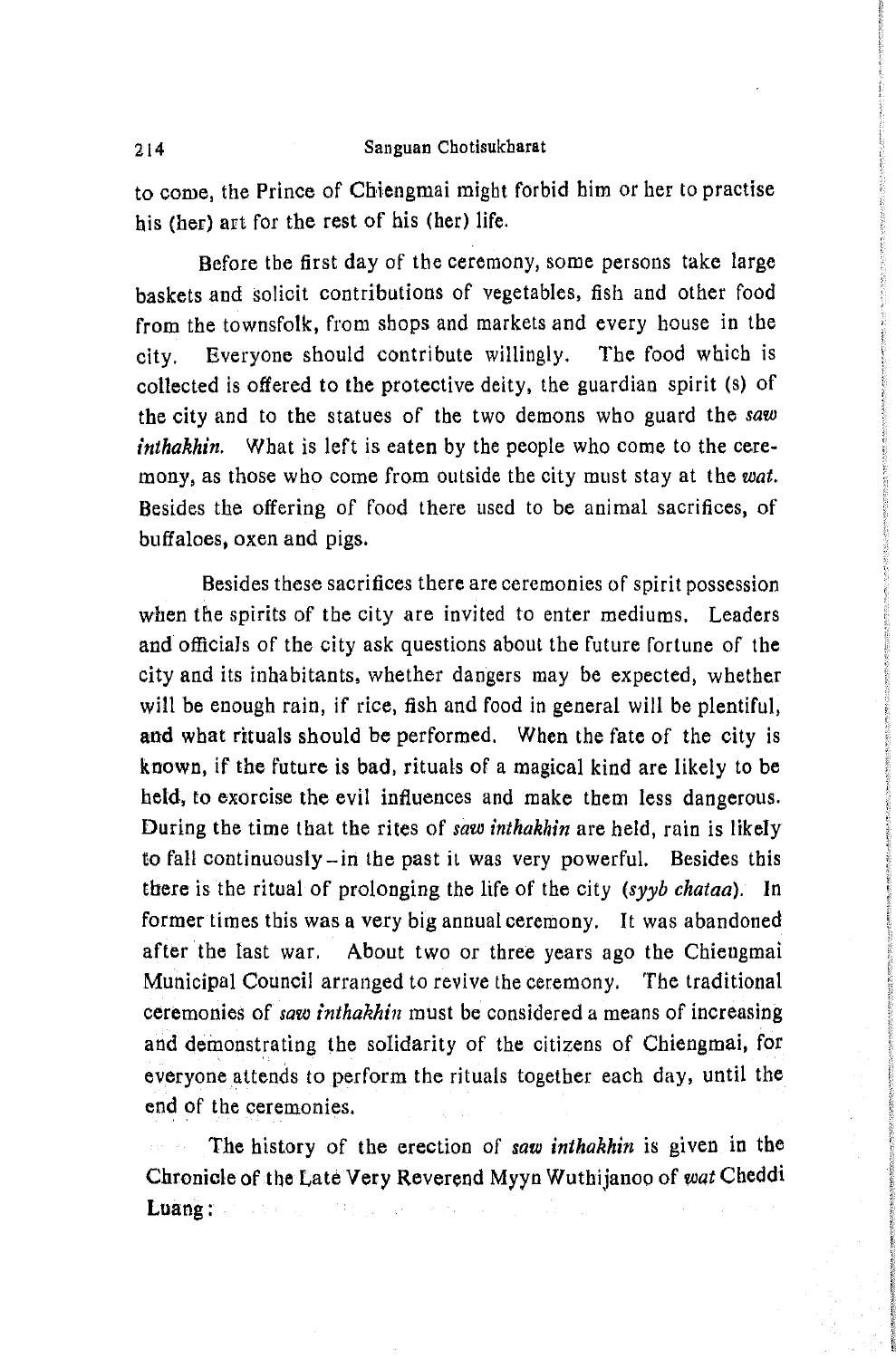Long ago, the site of the City of Chiengmai was the site of a city of the Lawa. The Lawa who lived here were disturbed by fierce spirits, until the whole city was in an uproar. The god Indra beard the complaints of the inhabitants and decided to help them. He told the inhabitants that they should follow the sacred precepts and pursue the truth, and the city would surely be free of danger. When Indra saw that the Lawa were leading devout lives be created a well of silver, a well of gold and a well of crystal within the city, and let the inhabitants take from them as they desired. At that time there were nine clans among the Lawa. When lndra created the three wells he divided the nine clans into three groups, each of which had the task of looking after one of the wells. These nine clans were virtually the first set of multi-millionaires of Lannatbai, and they gave their city the name of Nopburi. Later on the Lawa built the city of Suandauk, and lived in that city in peace and happiness. The news that the city of Nopburi had wells of silver, gold and crystal was rumoured in different cities. The cities that heard the rumours raised armies and marched against Nopburi. The citizens of Nopburi were fearful, and went to a holy man (rishi) and asked him to help them defend themselves against the danger. The rishi informed Indra of the situation. Indra called on the two Kumphan demons to dig up the central *saw inthakhin.* There were many *saw inthakhin,* but the one in Chiengmai is the central one. He ordered the demons to place the post in the city of Nopburi. Through the power of the *saw inthakhin* the warriors of the foreign cities who came to seize the three wells were transformed into traders. The Lawa divided the silver, gold and crystal, and of their own free will gave the traders a share. The traders at first followed the rituals of the Lawa in asking permission before taking any of the precious materials. But later on they behaved uncleanly, and did not follow the rituals of propitiation to the *saw inthakhin* and the demons who guarded it. The demons then took the *saw inthakhin* and returned with it to the heavens. The wells of silver, gold and crystal dried up. Even begging for it did not help, and since then the citizens have been deprived of this wealth. A Lawa elder, grieved by the knowledge

..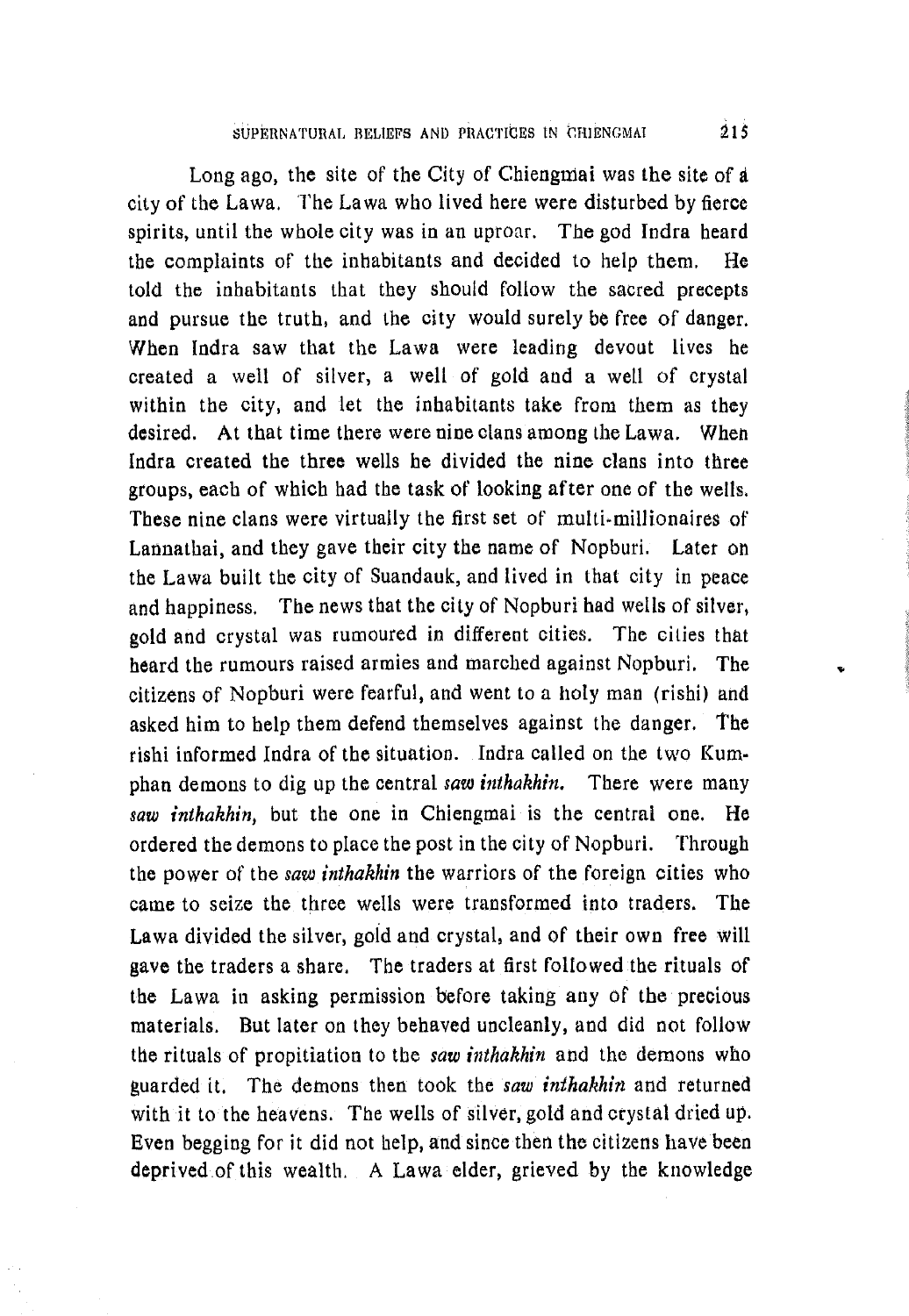that the post had been taken back to the heavens, became a rishi and lived in the forest. He obeyed the holy precepts and meditated for two years. One day a monk came out of the forest Himaparn and prophesied that the city would fall on evil times, as they no longer had a *saw inthakhin* to worship. The Lawa, in their numbers, called on the monk to help them. He agreed and went to Indra, who said that the citizens of Nopburi should cast a large cauldron, with a thickness of 8 inches, two metres (4 *sauk)* in diameter. A hole 4 metres in depth should be dug in which the cauldron was to be placed. The images of all the animals in the world, a pair of each were to be sculpted, as well as the images of men speaking 117 languages. The images of a pair of elephants, and a pair of horses were also to be sculpted. All these images were to be put in the cauldron, the cauldron closed, and the hole covered with earth. A *saw inthakhin* was then to be placed on top of it. Offerings should be made, just as for the true *saw inthakhin.* The city would then prosper throughout the future. The inhabitants followed the instructions, and since then the city increased in prosperity and the inhabitants lived in happiness and comfort. Since then propitiatory offerings are made to *saw inthakhin.* 

In relating this story I have followed the local chronicles. As to their accuracy in every respect; it is up to the reader to investigate for himself, for in the writing of chronicles, the supernatural is always mixed in.

Later on, during the reigp of Prince Kavila in Chiengmai, it is likely that the original *saw inthakhin* was in a dilapidated condition, suffering the effects of age. His Highness therefore had the statue of the giants Kumpban and the rishi made and placed together with the *saw inthakhin..* These statues of the demons were said, in the past, to have great power. If anyone defecated near tbem, he was sure to suffer serious harm. Later on the teacher Bathoem Wadwaenfang felt that the statues were too dangerous and performed a magical rite to remove their beads and replace them again. After this their magical powers disappeared.

**This is about as much as is known concerning the** *saw inthakhin***.**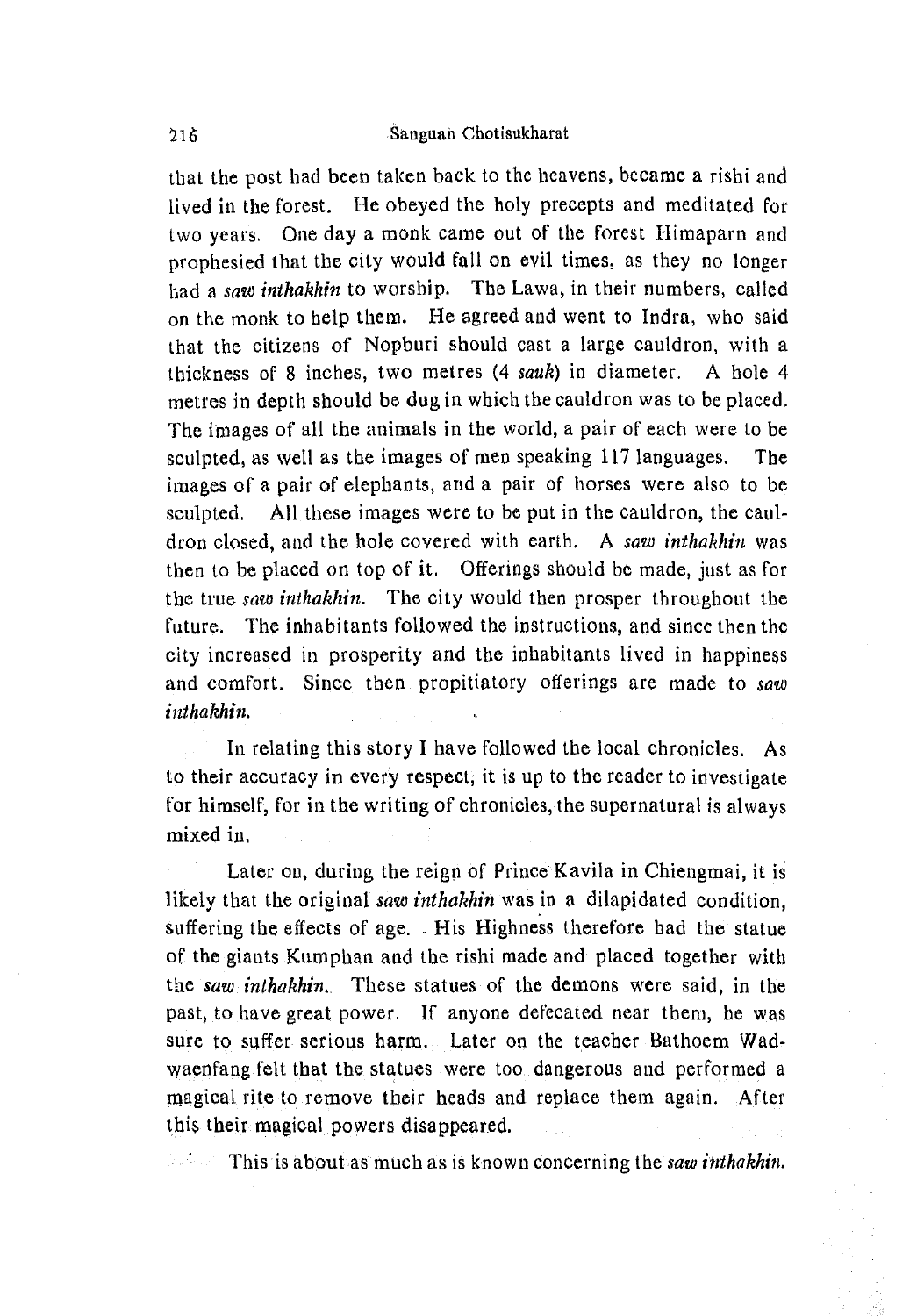# 2. Courting and the placation of Spirits

Courting and the placation of spirits are customs of the Northern Thai. Today, in the city and in the more developed regions, these customs are no longer popular. They are found, however, in the country, outside the city limits in various communes *(tambon).* There, these are still respected customs. Courting usually takes place at dusk, when it is cool, after the evening meal.

Youths *(num* in Thai, *baan* in Northern Thai) dress up, powder their faces, comb their hair, and when they are ready go visiting the houses of young girls. The girls too, beautify themselves and sit working in their houses. The work they do is for example, rolling cigarettes, sewing, cutting and stringing betel nut, and weaving, depending on the occupation of the particular village or district. They sit, killing time until the youths come courting and "talk them up". Some girls may pound rice in the yard, but nowadays pounding rice is very rare in most districts; the small mechanical rice mills have taken its place.

When the youths come to the house of the young girl, they will go up the steps and sit chatting. The parents of the girl will usually allow them to talk freely. What is important is that no disrespect should be shown, nor should the youths' behavior infringe on the rights of the girl. If this is not respected, such behaviour will certainly not escape retribution. If you speak and behave politely, when the parents of the girl are pleased, they will allow you to talk for as long as you like. But sometimes, if it get too late, the sound of the clearing of throats and coughing will be heard from the bedroom of the parents who have been lying down and listening. If this should happen, it is a sign that it is time to leave. If you don't, worse will follow, and it is impossible to prophesy if the result will be a cold or a hot war.

Chatting to girls is usually done in flowery language which is called *kham khrya.* 

*(Sanguan gives an example at this point, first in Northern Thai and then* in Central Thai. Curiously, the translation is different from the original.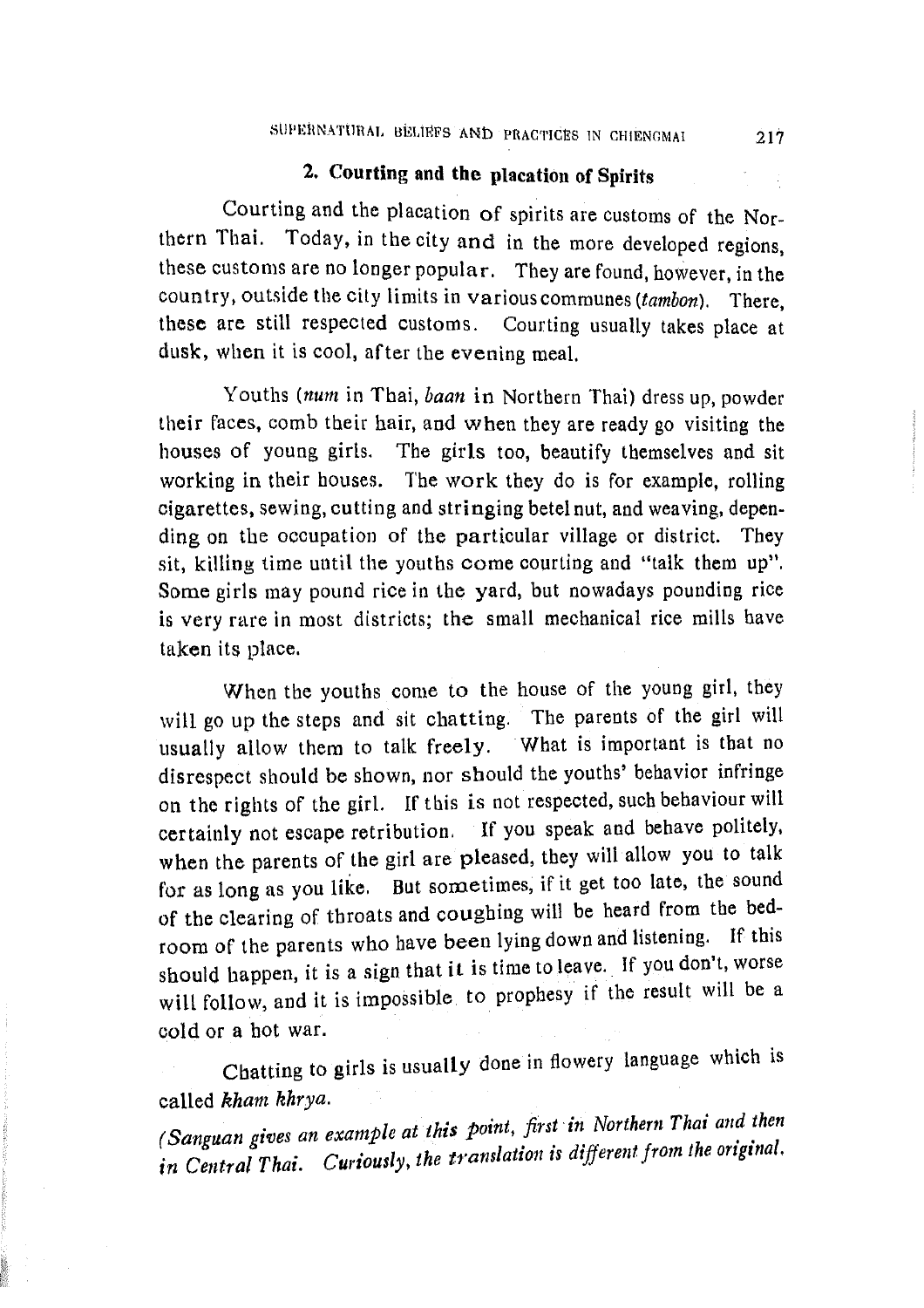**I I**  $\frac{1}{2}$ 

*In Northern Thai the verse has the following sense: 'You are so beautiful, you put the looking glass to shame. If you were any more beautiful you would be like the mother of the Lord Buddha.' The Thai translation, however, says, 'You are the beautiful daughter of a beautiful mother. If you were any more beautiful you would be* a *goddess.' Trans.)* 

The young girl will deprecate herself in reply: "The appearance of your 'younger sister' is not beautiful. She looks like the creation of a ghost, or like the chestnut bittern2 which has alighted in the rice fields."

Young village boys and girls are highly skilled in using this kind of language, but city boys and girls have lost this skill, for they are all very 'civilized' now. If you wish to see courting in its traditional form you must 'invest' in a trip to the 'outback' where you will see these customs which are full of interest. In addition to *kham khrya,* long songs known as *Khaaw* are sung. But for this the couple must be in love with each other and call each other *tua pau*  and *tua mae,* for at this time when they are in love *phid phii* or *sia phii* may arise. For if the girl is agreeable and 'petting' or more takes place, they will 'offend the spirits' *(phid phii* or *sia phii).* They should go slow about this, as they should know each other's feelings and intentions. A young man who sees a pretty girl, and talks to her for the space of a single watch (three hours) cannot *phid phii* in that short space of time. Behaving in that manner is held to be very disparaging and very insulting. Such behaviour will bring dire consequences on the offender, and there will be no protection for the one guilty of such offensiveness. The relatives of the girl are likely to 'teach him a good lesson'.

*Phid phii or sia phii* cannot be interpreted as bringing about a marriage; it is only a preliminary. After *phid phii* and *sia phii* are completed according to custom, there still must be a wedding ceremony *(kaan tengngaan)* or as the Northerners say, the •feeding of the guests *(kin khaek).* But if the parties are very poor, they may only perform the ritual of *sia phii;* this is sufficient.

 $2)$  line number  $\sim$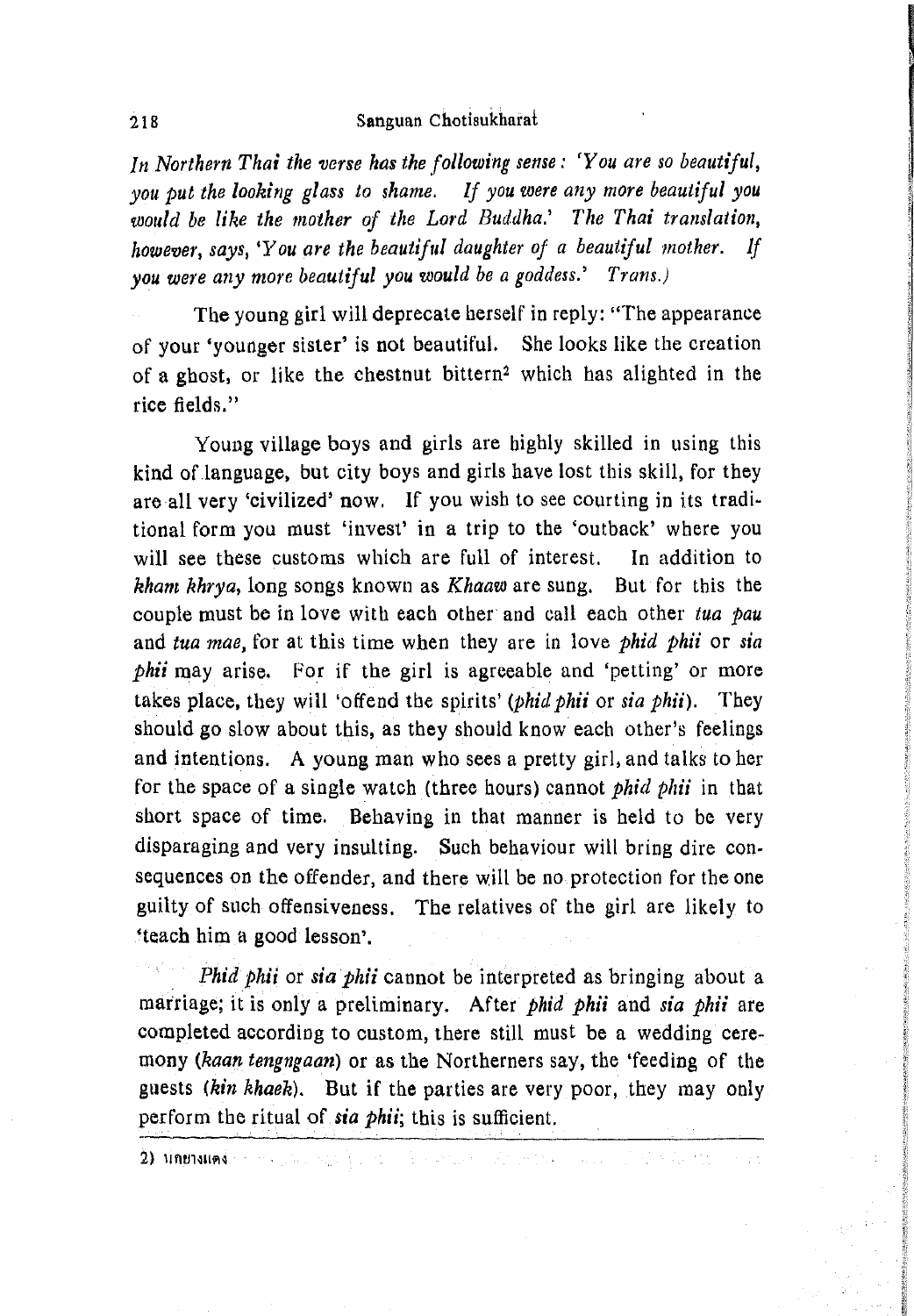There are two forms of phid phii. When the youth 'offends the spirits' i.e. touches any part of the girl's body-even holding hands or touching her arm are considered an 'offence'-if the girl is willing 'to share her joy and sorrow with the youth', she will have her father or mother, or relatives go and 'promise', that is, tell the boy's father or mother or bead of bis family, tbat the boy has 'offended' the girl's spirits, and arrange for the customary payment to the spirits, and for the marriage. This is known as *saj aw,-i.e.* payment leading to marriage.

The other form is known as *saj maj aw,* i.e., payment without marriage. It means that either the youth or the girl is not willing to join their lives together. Sia phii of this type calls for a larger payment than the other, for it is very shameful. The greater the intimacy the greater the shame, and fellow villagers will abuse and gossip about them throughout the village. Therefore before there is any offence to the spirits, the young couple should understand each other very well, so that no misfortune or disgrace may come of it. A girl who has been rejected by a youth after *phid phii*, or who is not looked after properly as a daughter or wife is censured as being easily moved and easily fooled. Many girls have been deceived by youths in this way and have bad to leave their homes and live elsewhere.

The ceremony of *sia phii* or *saj phii* requires boiled pig's head, cakes, rice, porridge, flowers, candles and incense, and liquor-sometimes also chicken soup. This depends on the "owner" of the spirits *(caw phii)* i.e. the father and mother of the girl. Money, the cost of placating the spirits, is also usually paid. There is no specific amount-it depends on the family of the girl. It may be anything from 6to 1000 Baht. These are the payments made by the man's family to the girl's. On the girl's side too there may be offerings made to the spirits-at the spirit house, which may be in the compound of the house. If not, there may be a shelf in the house, in line with the house post on the side the bead is laid when sleeping. The offerings are made at one of these two places. When the ceremony is finished the boy's relatives have the right to enter the house of the girl. It means that they are now united with the girl's family.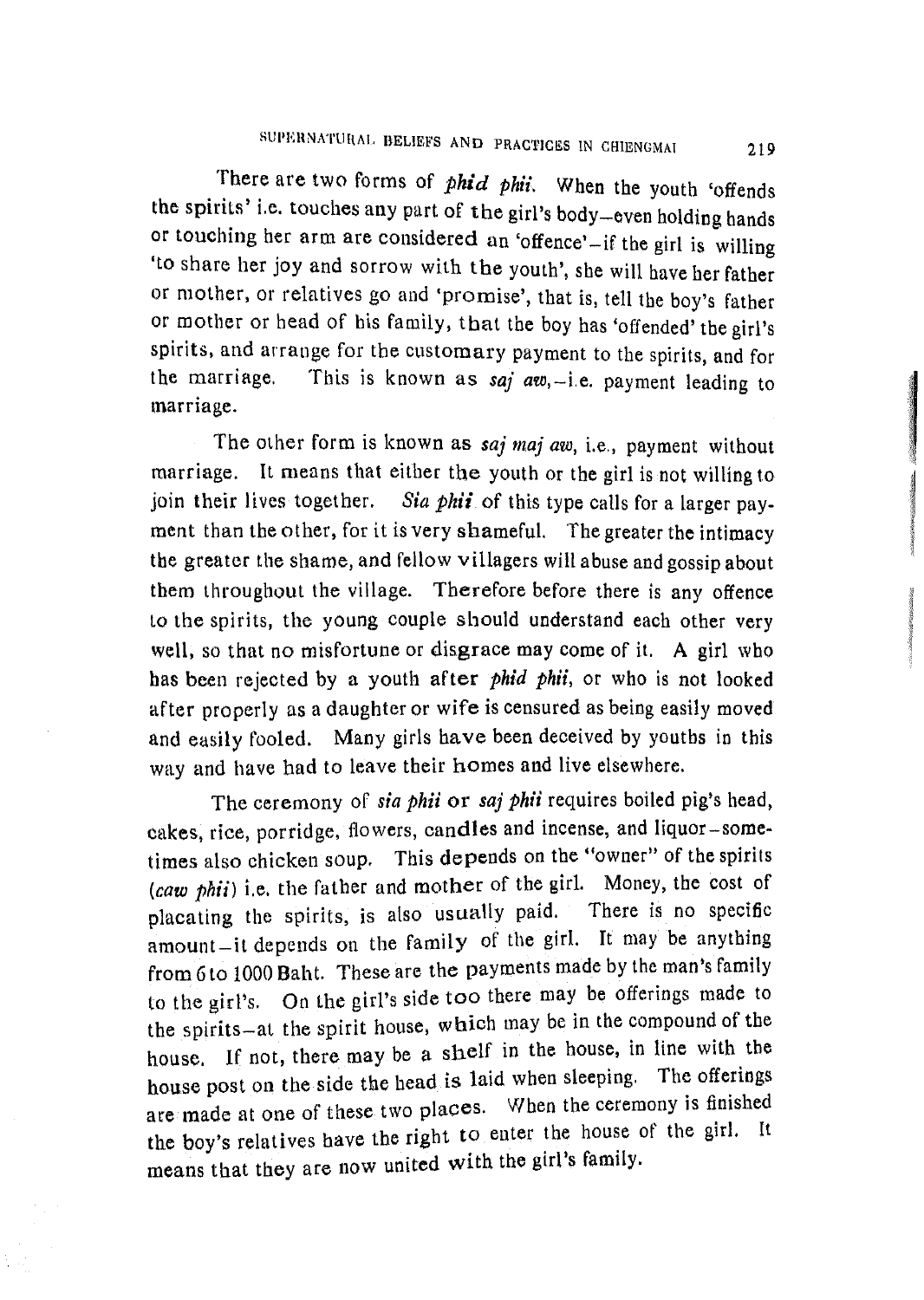After the ceremony of *sia phii* there is the ceremony of "crossing" the spirits *(khwai phii),* i.e. the girl's family takes candles and incense to the spirits of the boy, to inform them that they are now united.

The customs of phid phii and *sia* phii must arise from the understanding and mutual regard between the two families involved in a marriage-so that the two families must be of one mind. If people have to use threats or use force through complaints at the District Office, then there cannot be good will. Another thing, phid phii does not only involve the touching of a girl as related above. Going into private and forbidden places such as the bedroom, is also believed to be an offence against the spirits. Therefore those of you who go visiting girls in the countryside, beware that you do not do anything disrespectful by going into places which are forbidden, as you will have to propitiate the spirits according to custom, even without having had the opportunity of touching the girl.

These practices probably differ from place to place. What has been described are the customs of *phid phii* and courting in some districts and communes of Chiengmai province only.

## 3. The Dance of the "Ant"<sup>3</sup> Ghosts

The dance of the ant (*mod*) ghosts is a dance performed as a propitiatory offering to the ancestor spirits. The origin of the dance, to what race of people it belongs, is unknown. There is only speculation, and the oral evidence of old people still alive. There are two varieties of the dance-the first is the dance of the mod ghosts itself, the other is the dance of the *meng* ghosts. They differ only in very minor details, e.g. in the *mod* dance there is no pot of *plaa raa* (slightly decomposed pickled fish), while in the *meng* dance a pot of *plaa raa*  is offered to the spirits. I do not know if this offering of fish has any meaning, for the old people who were asked merely say that it is a custom tbat has come down to tbem since the beginning (of the dance). It may be that these people enjoy *plaa raa*. This is merely speculation-in any case it is not the Northern Thai nor the Central

\

<sup>3)</sup> I have misgivings about the use of the word "ant". It is likely that un in this context has nothing at all to do with "ant".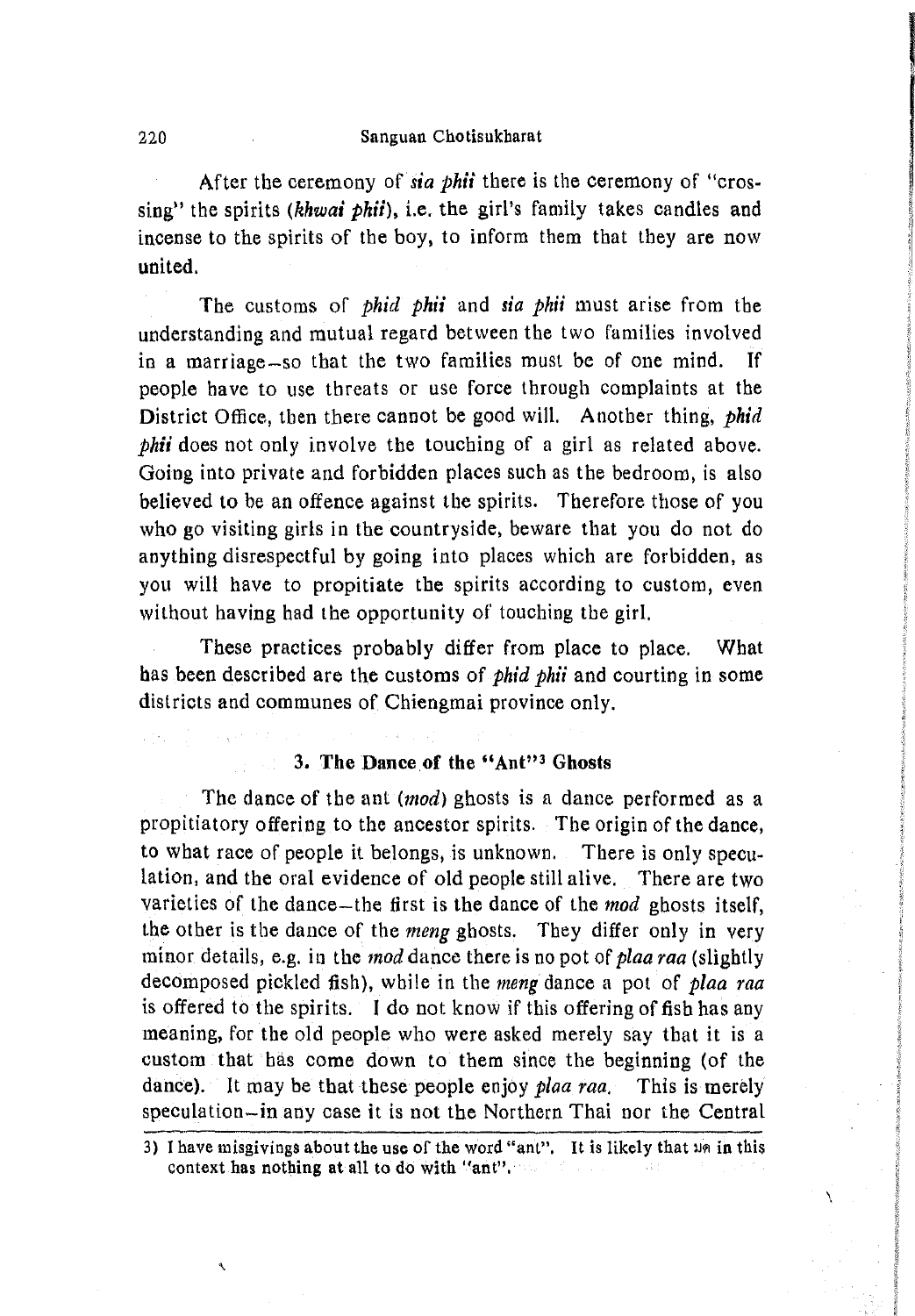Thai, but the Northeasterners who like to eat *p/aa raa.* Even so it is not every household (in the Northeast), but one sees *p/aa raa* on sale everywhere. Because of this it is better not to worry too much about this problem-it can only give one a headache.

The dance of the *mod* ghosts must be performed during the months of May and June. The dancers must be of one family (lineage). When they have completed the necessary period-in some families it is three years, in others once a year, and some do not have a specified period-the ceremony may be held. In the case of the third category, they hold the celebration in any year in which they feel they have enough money. Sometimes when someone in the family is ill, they must "inform" the ancestor spirits, and they must perform the ceremony at the same time. When the ceremony is held money must be spent on feeding and entertaining the relatives who come to perform the ceremony together.

For the dance it is necessary to prepare a pavilion (called *phaam* in the North) in the compound of the house. Sometimes a tent may be borrowed. In the pavilion will be various offerings-a pig's head, drink, chicken and liquor, flowers, incense and candles, cakes and rice porridge-in vessels placed on a ledge, like a wall shelf but about a metre high, in the middle of the pavilion. A white cloth is hung in the middle of the pavilion, reaching the floor. On the day of the ceremony an old woman, the head of the family (lineage), leads all her children, nephews, nieces and grandchildren-the whole lineage-makes sacrifices to the ancestors, and prays for happiness and good fortune in the future for the whole family, that they may be blessed in their occupations. She lights incense and candles. This worship must be done at the spirit house. Those who worship the mod spirits must build a spirit house. This may be built anywhere in the compound, but in the direction in which the head is placed while sleeping. After the offerings are made, the spirit is invoked; the spirit is likely to be referred to as *caw phau.*  For invoking the spirit there must be a medium (tii *nang* in N. Thai, *khon song* in Thai) to perform the rites. When invoking the spirit a tray of flowers is offered, as is obligatory in all such rituals. When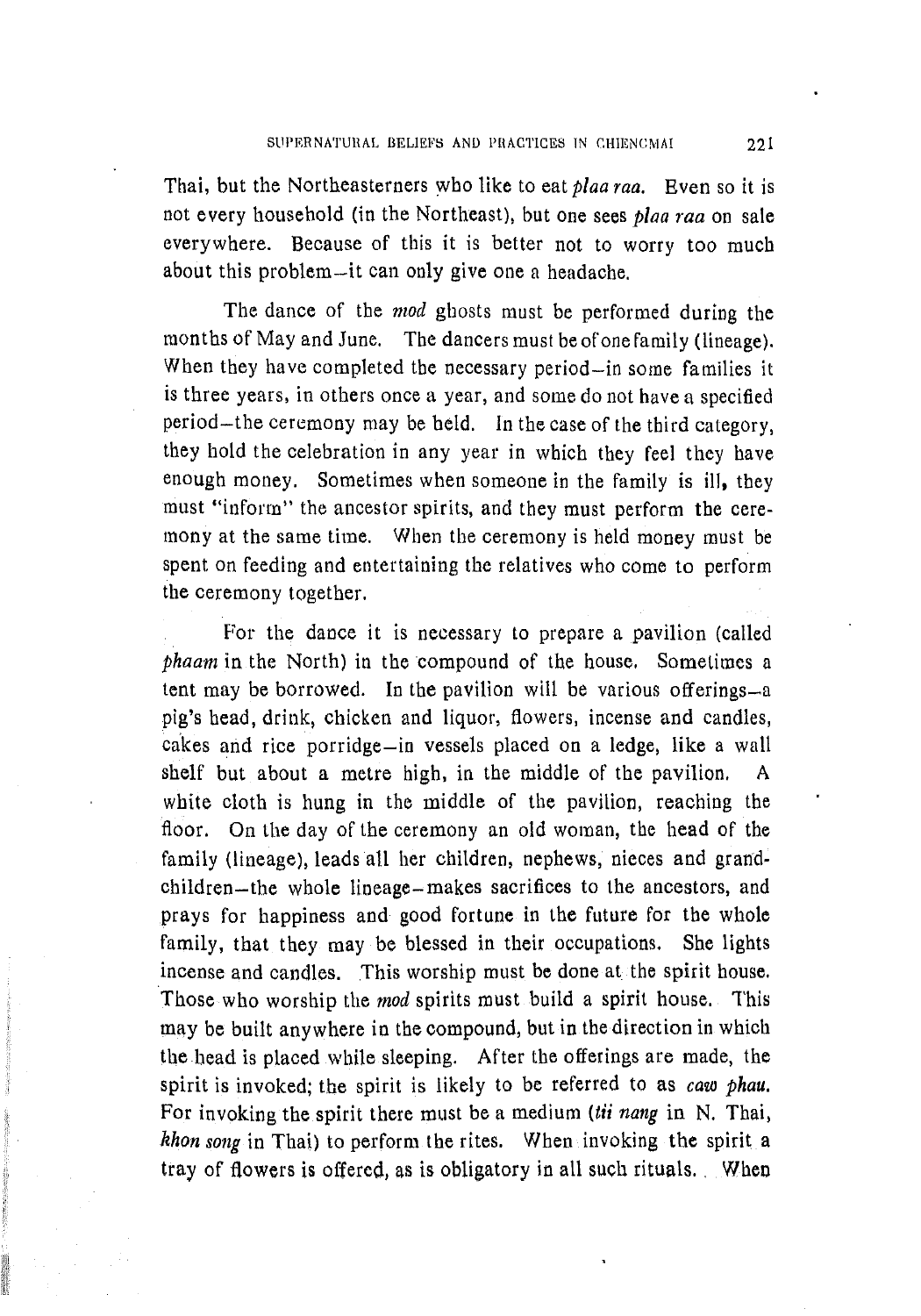#### 222 Sanguan Chotisukharat

the spirit enters tbe medium, her appearance changes, for example her features are distorted. The *caw phau* will take the liquor which is offered and drink till the medium's eyes are bright red. Questions will be asked of the spirit by the relatives. The medium refers to the relatives as *len nauj,* little great-grandchildren. When the questions are over the spirit will be asked to leave the medium. After that there will be dancing; this is an offering to the spirit. Old women, members of the family, must start the dancing. Before dancing the dancers must go behind the white screen in the pavilion and dress themselves up. It is something that makes you dizzy, watching the dancers go in and out to change their clothes all the time-if you close your eyes for a moment they have changed their clothes. This and the rhythm of the drums to which they dance-drums which have been hired- have a hypnotic effect. These loud drums are called *tengthing* in the north. There are also supporting instruments-a two-sided drum, a rhythm drum, a xylophone, flutes, Javanese flutes, alto-cymbals, and small gongs-for beating out the rhythm. For those of you who visit the North and wish to see these instruments, they may be seen in any boxing stadium when there is a fight on, for in the North they are used to encourage the boxers. In Central Thailand a Javanese flute is used for the rhythm when the boxers are fighting, but in the North the drum is used. It is as if this kind of drum provides more inspiration. I do not know its origin. It is used extensively in funeral processions, but the tune is different.

The musicians play on in the section of the pavilion reserved for them. The dancers continue dancing, each one who stops being replaced by another, but all the dancing is in the same manner. While dancing they keep changing their clothes behind the screen in the pavilion. There is one rule, however; those who dance must belong to the same lineage. In the late afternoon young girls are also likely to dance. Men do not dance, but it is said that in the past they used to do various types of sword dance. There are sword dances today as well, but not by men, women dance instead. The dances do not have very much art about them, they merely follow custom.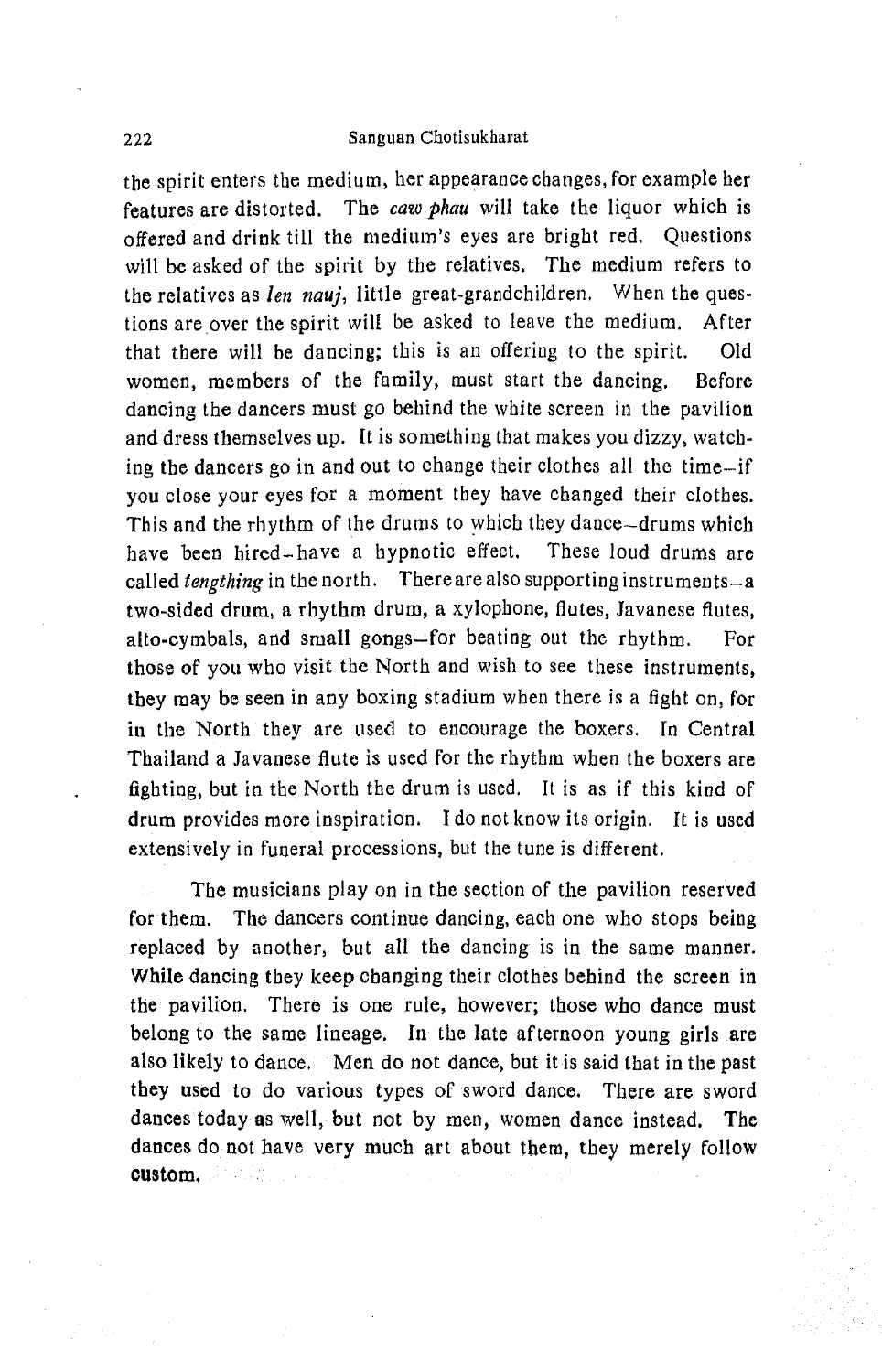$Oh!$  In the dancing itself there is a changing of clothes as well. The dancers prepare different clothes before they begin dancing, and place them on the side of the pavilion. There are no trousers among these clothes, only sarongs and scarves in the Burmese or Mon style. I therefore think that these are Mon customs. The Northern Thai call the Mon "Meng". Chronicles refer to them as the Mengkhabudr, or Mon, Raman or Taleng, they are all the same people, I feel therefore that the dances of the *mod* and *meng* spirits must be Mon customs, but I do not know if among the Mon there are dances of this kind.

These dances are not sacrificial dances to dangerous spirits such as are found among the island and sea peoples of the South, dancing round a piled-up fire. The *mod* and *meng* dances, as old people have told me in conversation, are a means by which believers make offerings and pay respects to their ancestors. They are the spirits of their forbears, or even their parents who have died-for they believe that when the members of the family die, their spirits *(winjaan)* will come and live together in one place-that is in the spirit house, and everyone must respect the dead ancestors. Some people with untroubled countenance, the younger relatives of someone recently deceased, will tell you that the dead person is now living with *caw phau* in the spirit bouse.

At the spirit house, flowers, incense and candles will be offered everyday as a propitiatory offering to the ancestors. This is better than the worship of fierce wild spirits.

These ceremonies are still found, but not among every family in the North-only those who believe in the *mod* and *meng* spirits. Others who simply believe in the spirits of the ancestors worship through the offering of pig's head, duck, chicken and alcohol, there is no dance made as an offering. But this too expresses the same worship and respect for the ancestors, only the ritual is different.

It is from these beliefs that the customs of *phid phii* and *sia phii* have arisen.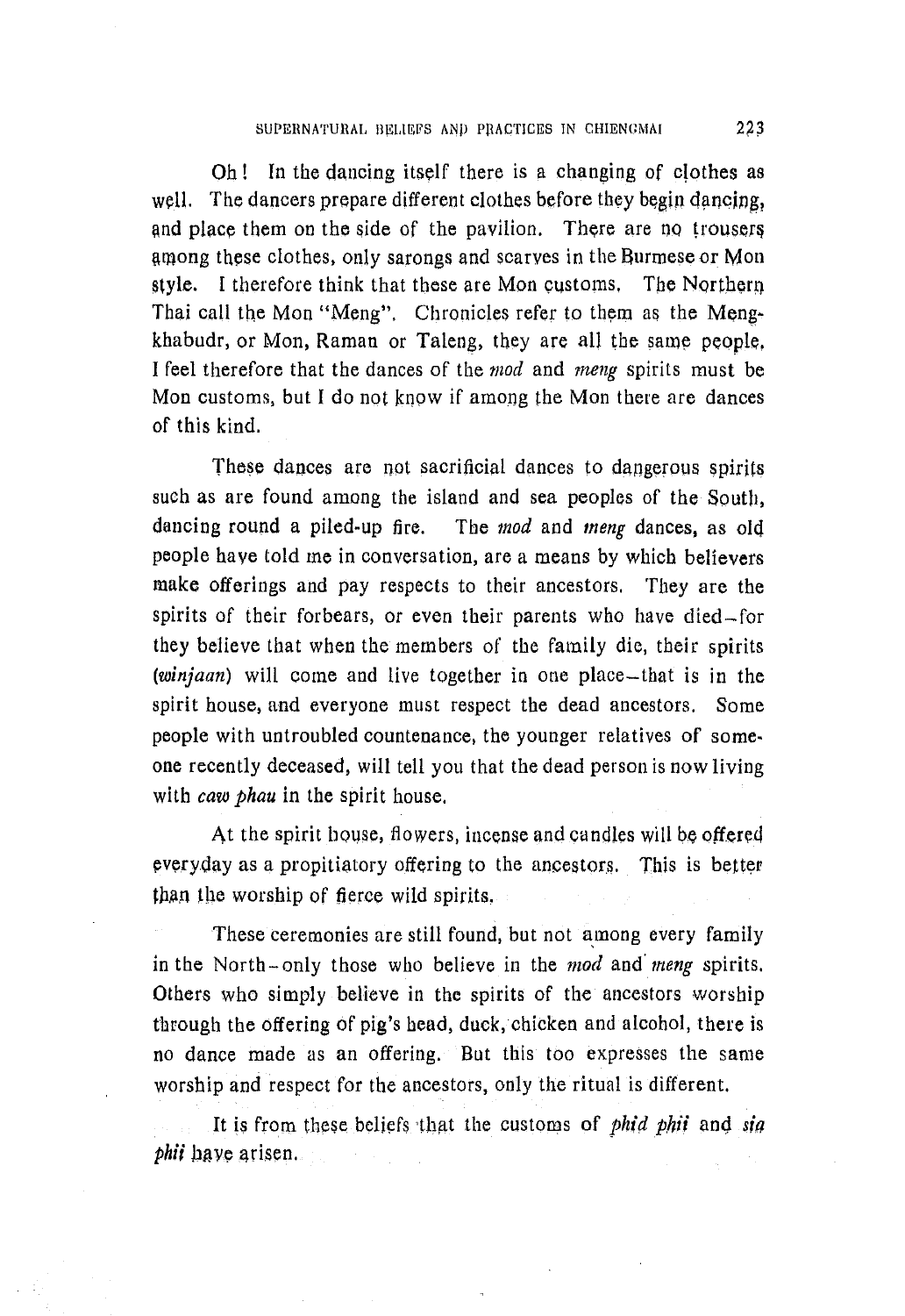## 224 Sanguan Chotisukharat

The spirit dances are likely to be performed from early morning till dusk. The programme is usually as follows: In the morning there is ordinary dancing. A little later before noon, there is a "cock-fighting dance". In the afternoon there is the dance of *len sabaa* and the fireworks dance, and at dusk the elephant dance. This is the end of the dancing. The spirit is asked to return to the spirit bouse and the ceremonies are at an end.

## **4. Building** a House

Among the customs of the inhabitants of Lannatbai or of the Northern region of our country, are customs concerning the erection of the bouse posts. First of all I shall describe the erection of the posts which are held to be most important in building the house. There are two of these posts; the first is called the *saw mongkhon* (the post of good fortune), the other is called the *saw naang* (the lady post). Since ancient times it was believed that if the correct rituals are not performed when erecting these posts, the inhabitants of the bouse will never have peace or good fortune.

Before describing the erection of the *saw monghhon,* the writer begs leave to say something about the custom of *pok ryan* (the erection of the house posts). In the past the Northern Thai would help each other with great energy and co-operative spirit, in a most praise-worthy manner. Some people were even willing to sacrifice time from their own work, without any thought of payment for their labour, or any other kind of return. They believed that the building of a house necessitated helping each other because it was concerned with the stability and durability of the village. This belief still continues.

The erection of the house posts is usually done at daybreak. Because the air is cool and comfortable, and the sun not strong, the work is no hardship. Before the job is begun the owner must go to a ritual expert and have him choose a propitious time, either through consulting the texts, or through divination. Again, the building of a house should be done during an even-numbered month, e.g. the sixth or eighth month. The tenth month is believed to be unpropitious.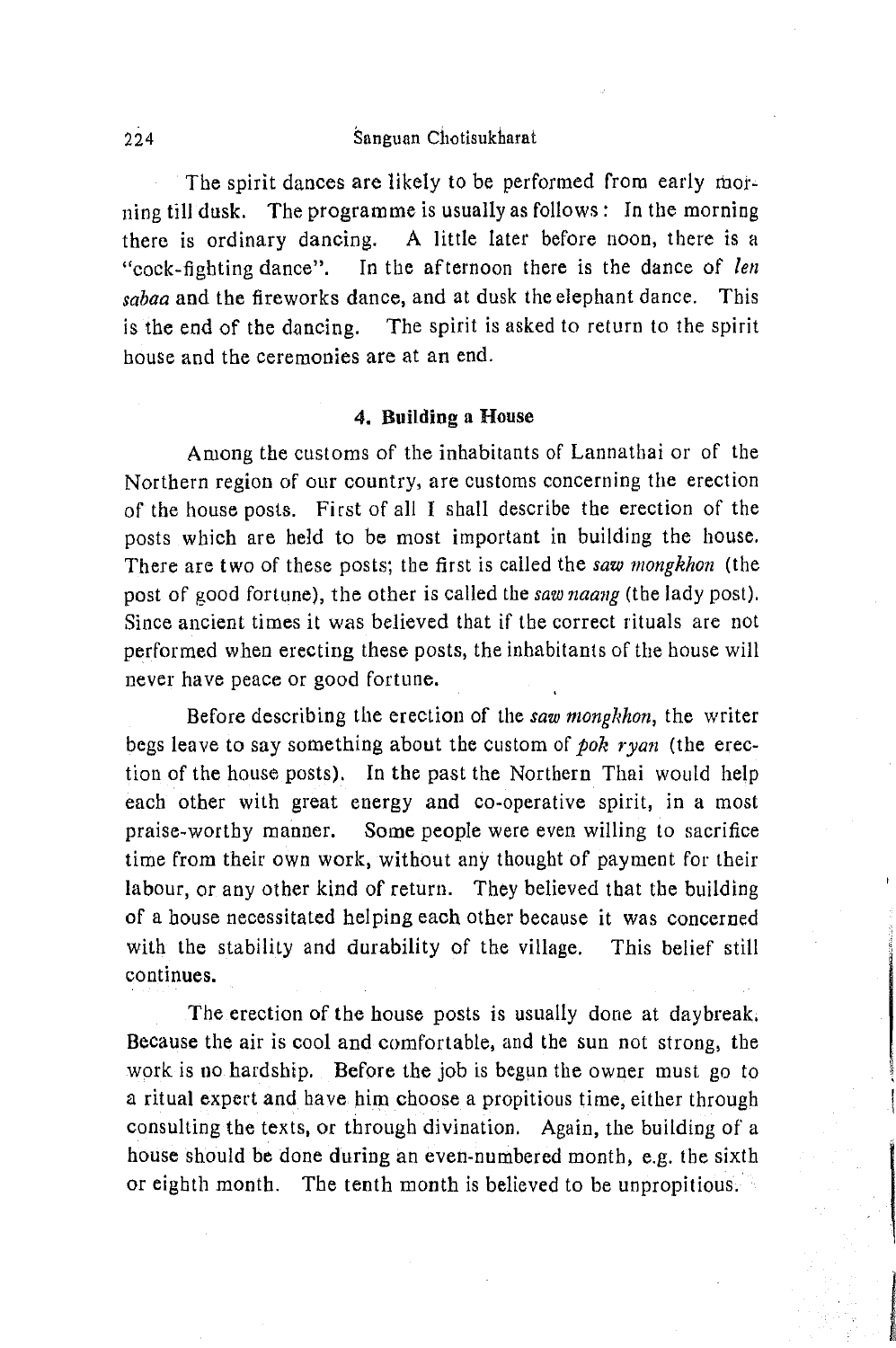Before the actual erection of the posts the holes for the posts must be prepared. There are rituals connected with the diggings of the boles as well. Before they are dug the owner must consult the diviner or scholar about which hole should be dug first (i.e. at which cardinal point), and where the soil from the hole should be put. According to ancient tradition it is believed that "if a house is built in the sixth month or the eighth month, the pole is placed with its top towards the north, the hole is dug and the earth deposited in the south, during the second and twelfth months, the end of the post is placed pointing to the north, the earth deposited in the south, during the fourth month the top to the south and the earth in the east".

Before the rituals are performed, the owner will go to his neighbours and ask for help, or his intimates will help, because it is believed that it is nothing to be ashamed of. On the contrary, if the owner does not inform his neighbours and friends, they will think he has something to hide. Sometimes they will be annoyed and angry. But if someone is busy and cannot come, this is not considered blameworthy in any way. This helping each other is one of the best aspects of Northern culture and had been practised since the beginning.

On the day of the ceremony those who adhere strictly to ancient tradition will make offerings to the Lord of the Place (caw *thii* or *panjanaak).* During ancient times the Northern Thai had the belief that *panjanaak* (called *luang* in the North) was a beast which had great power as the lord of earth and sky, and bad the power to bestow good fortune or danger and bad fortune on human beings. Therefore before the building of a house, depending on the owner's beliefs, offerings may be made to the Lord of the Place and the Earth.

The rituals connected with offerings to *panjanaak* or *caw phii*  are as follows. The central point of the compound is found by measuring from the four corners. At this spot a hole is dug, about 10 inches deep (1 *Myb)* and 10 inches wide. Into the bole is put a lump of rice and sweet meats, a little bit of each kind. Then the diviner or teacher will recite the following *kathaa:*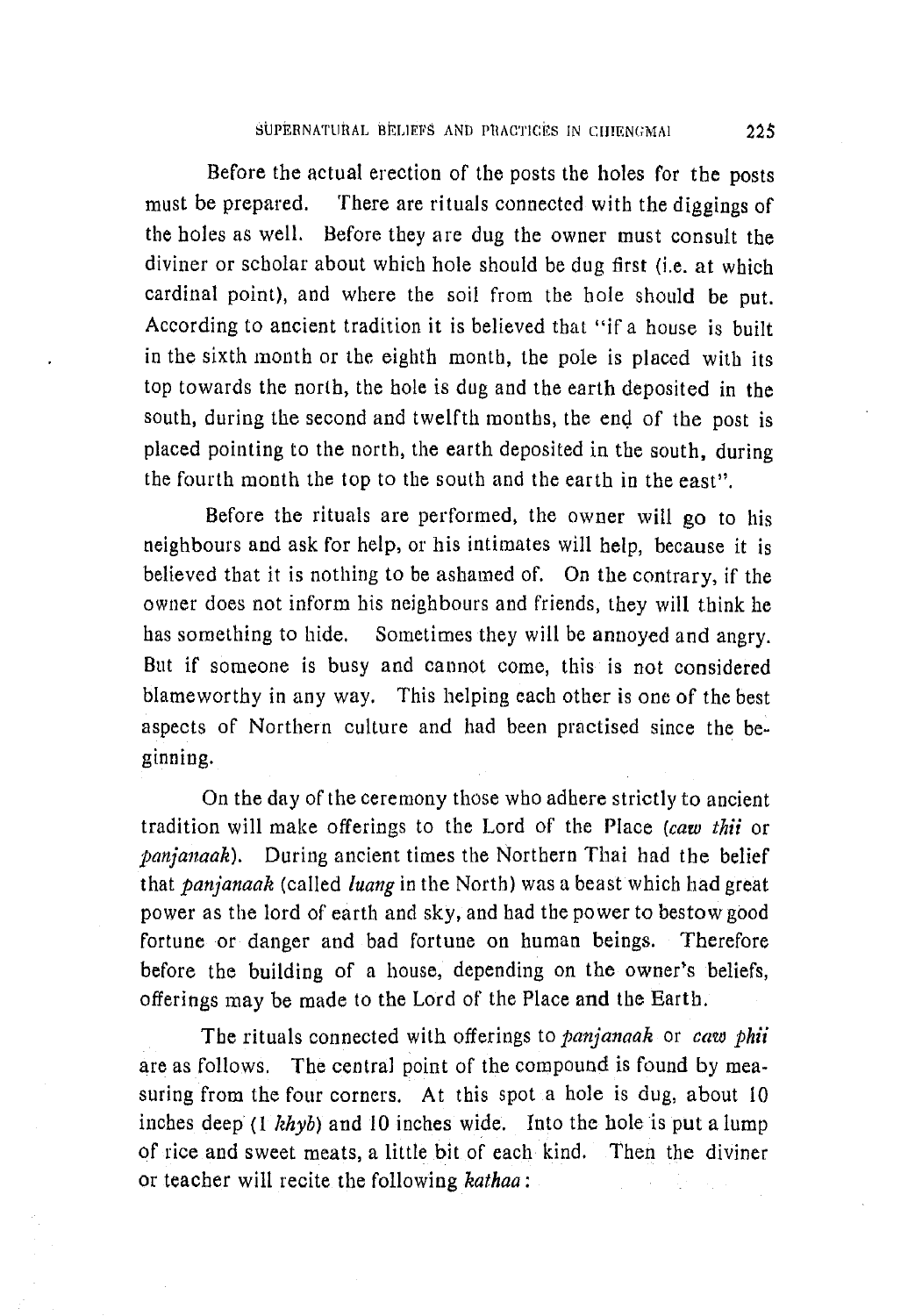com namoo naakkha raacbaa rnahaa naakkha rachaa sawaahung nakkha racbaa imatsaming lookee vimat samying nakalee suwanna ratchacataa samaniwaa aakasajjaa aakataabi pbunchantu sa wabung4

When this has been recited three times *panjanaak* is invited to partake of the food which bas been offered, The hole is then covered up, and the ceremony is over.

Apart from this there is the ritual of exorcising evil influences (khyd) from the posts which will later be ritually erected. The doctor or diviner will prepare a *satuang* (a rectangular vessel made of banana trunk about 10 inches wide). He will then put in rice, fish, sweet and scented food of different kinds, oranges and other fruit cigarettes betel nut and pickled tea-a little of each. Four of these will be placed at each of the cardinal points by the diviner, and another at the centre of the compound, at the spot where the offering was made to *caw thii* as described above. The diviner will then read propitiatory verses and will use a knife and axe to chip the base of the post. He takes the chippings and then puts them in the *satuang*  at the four corners of the house. The *satuang* which was at the centre of the compound he will float down some waterway. With this the ritual is complete.

After this the posts may be erected. The *saw mongkhon* or primary post *(saw ek)* must be erected first. Then the *saw nang* is erected and then as many other posts as are necessary.

It has already been said that the *saw mongkhon* forms a pair with the *saw nang.* The *saw monghhon* must be chosen from tougher wood than the other posts. It is decorated with coconuts, banana

4) The Sanskritic form of this mon (montra) is

Om namo Nāgarāja, mahānāgarāja savāhum nāgarāja! imasmin loke vimasa samam nikhile suvarna rajatra amaniva akasaiya akassahi phunjantu savahum

The Sanskritists I consulted are not entirely sure as to the meaning of the last line. Perhaps the gloss should read :

"A *mon* (uuni) derived from Sanskrit, which invokes the blessing of Nagaraja or *panjanaak*, the Cobra God."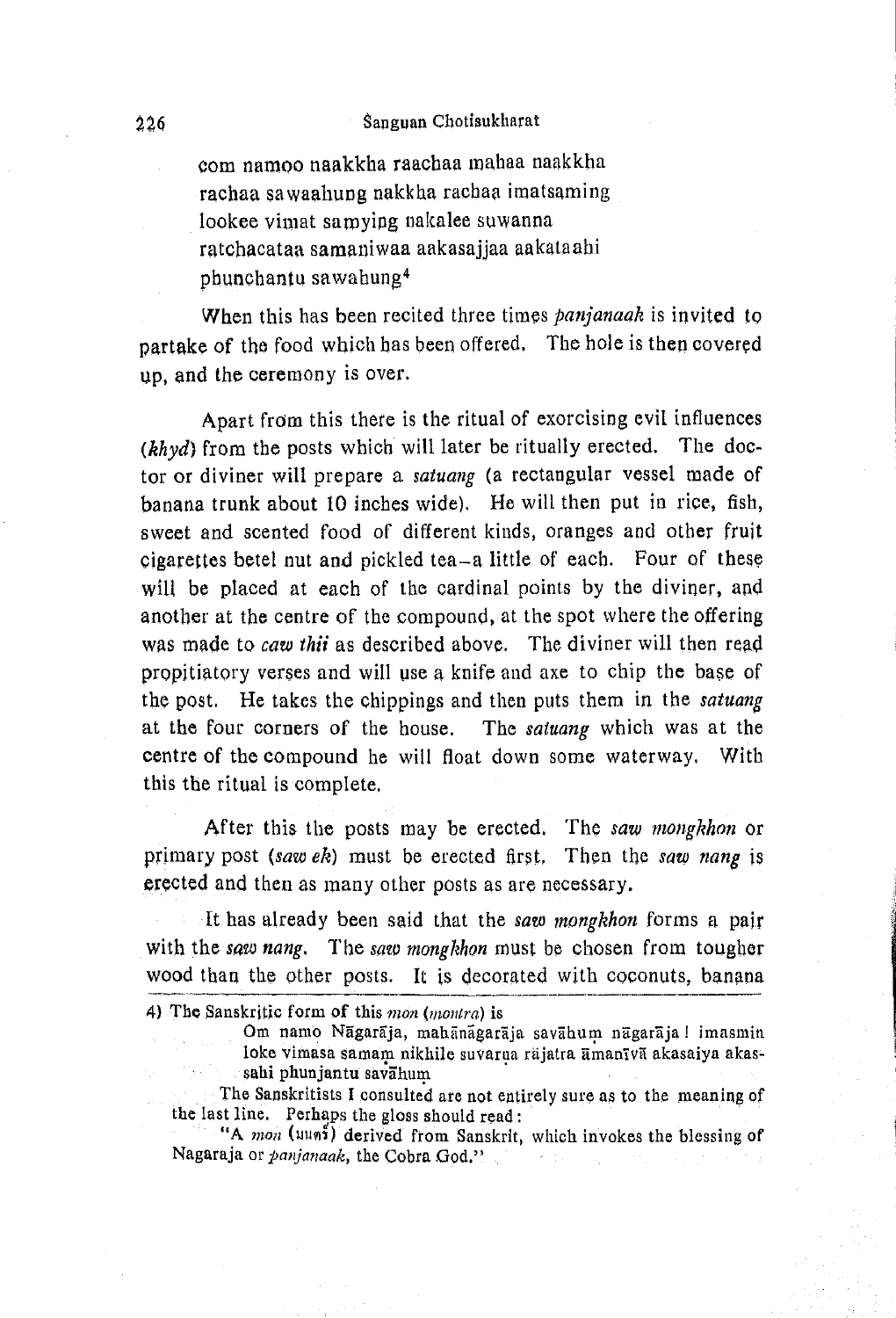shoots, bunches of bananas, gold and silver paper. A man's cloth is tied round the *saw mongkhon.* The *saw nang* is also decorated in the same manner, except that a woman's cloth is tied around it. Besides white and red cloth are wound around the posts.

Carpenters *(sa/aa)* have told the writer that when cutting these two posts, in order that the *saw mongkhon* may be most beneficial and powerful, and that the power may not be lost, they must perform a ritual of cutting and decorating the post. For this ritual a carpenter must be found who is skilled in his craft, in order that be may remove the evil influence in the post. Before cutting the post *tang khan* must be performed according to custom. *Tang khan* is a Northern custom which expresses respect for the person who will perform the ritual; it is similar to the custom of *jok khruu,* paying respects to one's teacher as performed in the central region. *Tang khan* is the same. Things which are put in the *khan* must be prepared. They are a string of dried betel nut (these chains are on sale in Northern markets), white and red cloth, a measure of milled rice, flowers, candles and incense, and one *wing* ( 12 *satang)* in old Thai one satang pieces. Sometimes it may be one rupee, 3 rupees or 6 rupees. This depends on the expert, he is the one who decides it. Besides this there is a bottle of liquor, and sometimes there are chicken soup and boiled eggs as well.

When the offerings have been made the carpenter or the expert *(acaan)* perform the ritual of cutting the post according to the texts. That is, be speaks an incantation over the axe or knife which he will use to cut the post. While cutting the post he also says a *kathaa* to coerce the spirit (lady) of the tree. When the ritual is over the tree is made into the *saw mongkhon* without the fear that there will be any evil influence, but with the knowledge that it will have a beneficial influence on the house and its occupants. In ancient times when the *saw mongkhon* and *saw nang* were being cut, it was necessary to find a villager with a name such as Golden Crystal,. Silver, Golden Pledge, Constancy, to help carry the post and to erect it. This was in order to bring good fortune to the owner of the house. Before the post is erected leaves of various kinds are put in and buried in each hole. It is believed that this is a method of fortifying the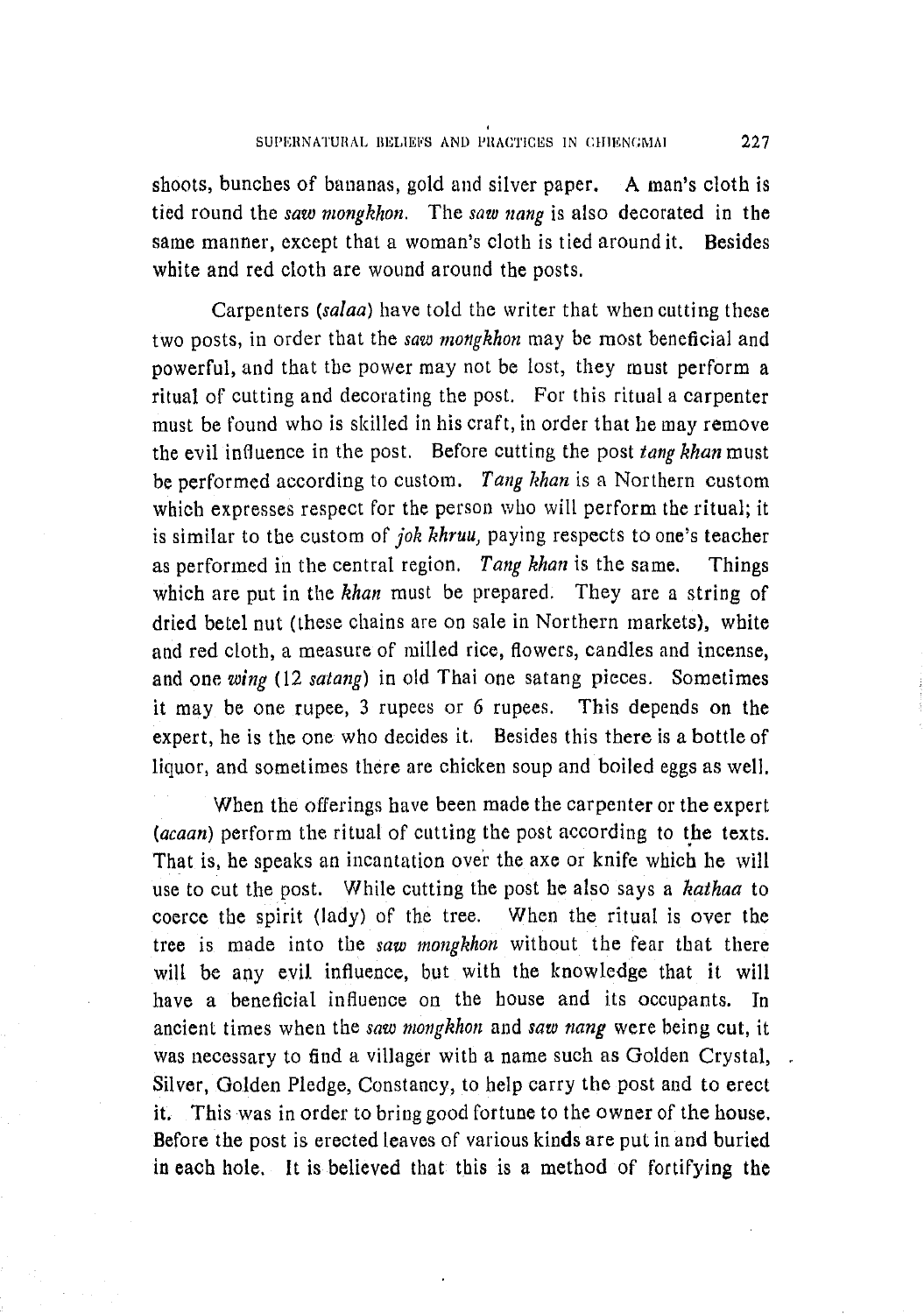house, of bringing prosperity and wealth. These two posts should be in a straight line opposite each other. The *saw mongkhon* is on the side the head is placed while sleeping (the second post on the head side in the bedroom) and the *saw nang* on the Feet side, directly opposite.

When erecting the posts the *saw mongkhon* must be erected first, the *saw nang* and the other posts afterwards. Each post is likely to have cabalistic signs attached to the top. These cabalistic signs are drawn on white and red cloth, on zinc or silver sheets, depending on the status of the owner. These are protection against evil influences. When the posts are all erected, they will be tied round with holy thread. After three or seven days, the objects on the posts may be removed.

In ancient times the two posts *mongkhon* and *nang* were greatly respected as things bringing prosperity and protection against evil. They had to be looked after and kept clean. No one should urinate or do anything dirty near them. Some people have a shelf in the bedroom. On the shelf are placed flowers, candles and incense as a form of worship. If the house falls down through age, or if the owner moves the house to another site, the *saw mongkhon* and *saw nang*  must be kept apart. They cannot be used for any other purpose. If they are used evil will befall the person or persons concerned.

These customs concerning the two posts are practised by the people of Lannathai since ancient times, and are held to be part of their tradition. Although in the opinion of some modern groups, these practices are nonsensical, they do have a value for the believer. They give him confidence and thereby bring good fortune, and also dispose his mind towards things which are good and beneficial. It is like the collector of holy talismans, whose belief in the power of the Lord Buddha gives him strength, enthusiasm and a good spirit. The practices described here have a similar effect.

### 5. **Rituals of Healing**

The practices called *song khrau* are one type of magical ritual of the Northern Thai, which involve propitiatory offerings to ward off misfortune through worship, and to transform bad into good fortune, These rituals are usually performed when someone is sick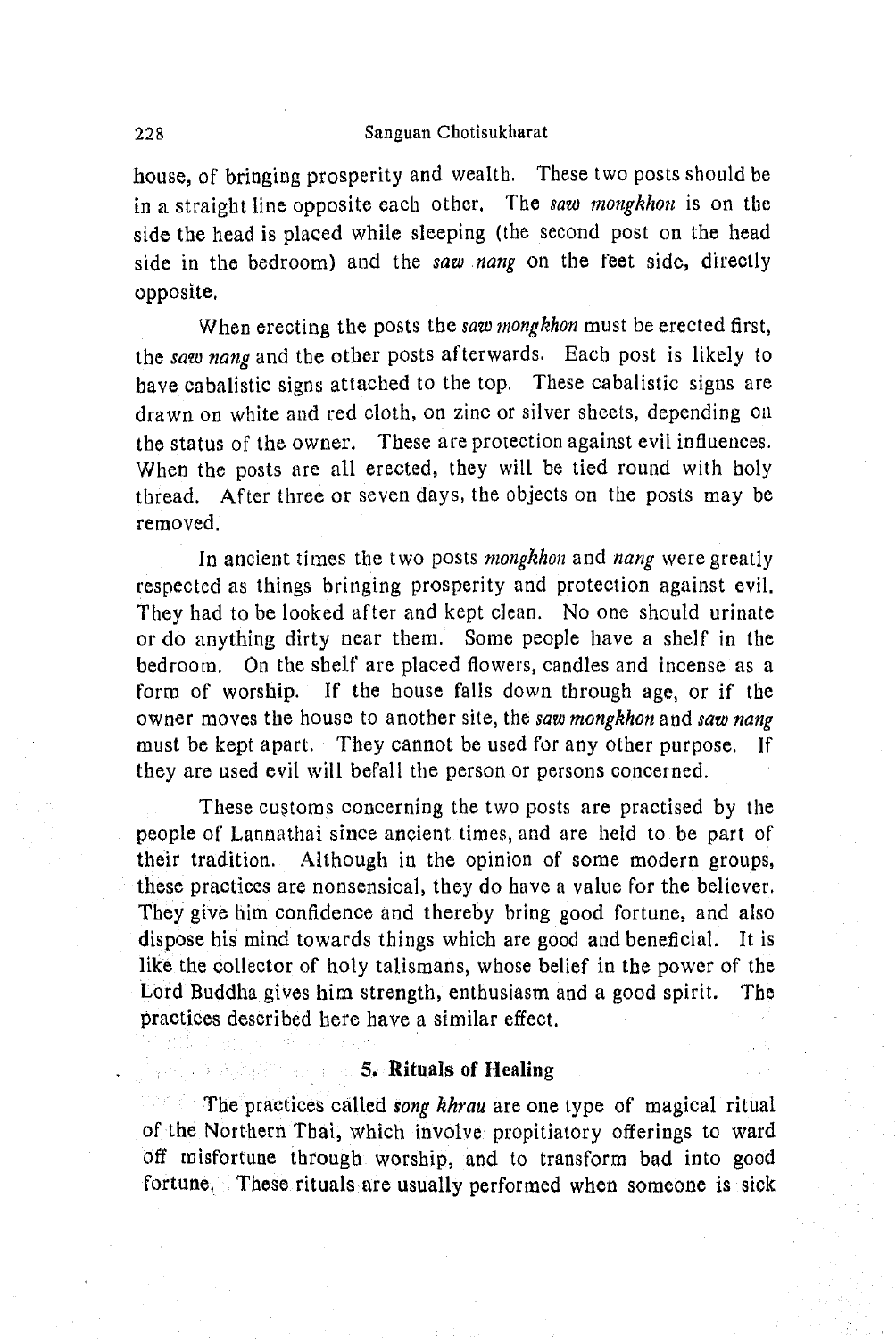or faced with serious trouble. According to belief, the rituals of *song khrau* allow the individual who is ill or in danger to alleviate or escape the misfortune that threatens him. In the past these rituals were extremely popular, but today they are fast disappearing. There are those who still believe and practice them, but they are mostly old and traditionalist folk, and those in the countryside far away from the sights and sounds of city culture.

Moreover not everyone can perform the rituals. The man who performs them must be an old man who has been a monk, has studied, obeyed the precepts of and eaten as a monk. He must be a *naan,* i.e. one who bas left the monkhood. They believe that one who has not been initiated into the monkhood cannot be an *acaan.* People perhaps feel that learning alone is not sufficient to achieve that status. This necessity for an *acaan* (learned man) to have the status of *naan* has come down from ancient times. There is an old saying that "it is not good to have a *nauj*<sup>5</sup> as an *acaan* and a *naan* as a *kae wad*". A *kae wad* is a layman who acts as the agent of the monks. The reason why an ex-monk is not suitable as a *kae wad* is, according to traditional belief, because such men are over-cautious and fearful. The lay agent must be quick-witted and quick-limbed to perform his duties efficiently.

Now that it is understood that the man performing the ritual must have the spiritual power of a *naan,* I shall go on to describe the rituals themselves. When someone is so ill that he has to take to his bed and all treatment has failed to alleviate his condition, or he continues to get worse, the parents, relatives, husband or wife of the patient will consult a diviner about the fate of the sick man-what supernatural being or cause is responsible-and if a ghost or spirit is responsible, from which direction has this evil influence come. The diviner having consulted his books or other equipment, will tell the relatives of the sick man whether the sickness bas been caused by a ghost or tree spirit and from where, what propitiatory rituals should be performed and what offerings should be made to lesssen the hostility and anger of the spirit. If these things are done the sickness

5) One who has left the novitiate.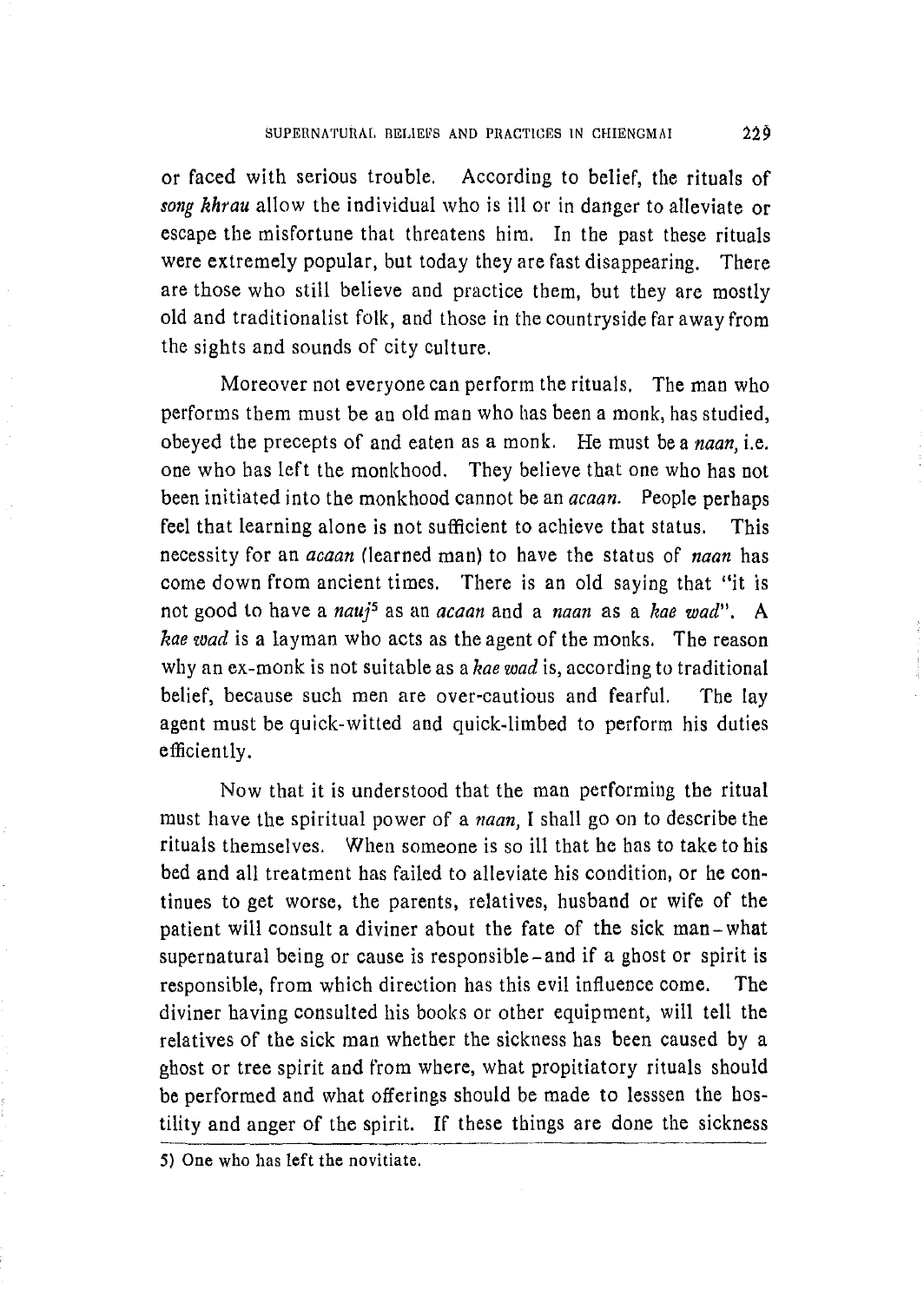## 230 Sanguan Chotisukharat

may be cured. There are many types of propitiation; there is the *songkhrau naaraa, song tua coon, song thaen, song thaw thang sii, song pikajak* and many others. They do not differ very much from each other. Before any of them *tang khan* has to be performed for the *acaan.* The things which are offered to the *acaan* are betel nut and betel leaf, cigarettes, white and red cloth, and the ''teacher's fee"-the *acaan* himself will inform the relatives of these. In former times the teacher's fee was from half a *win,* i.e. 6 satang up to 1, 2, 3, or 4 rupees. But now the fee bas gone up, 3, 6, 12, Baht and so on in series. Apart from the above the offerings to the *acaan* must include liquor, either a small beer bottle full or a large one. When the ceremony is over the *acaan* will either share it with the others present or he may not. This is his right as it is an offering made for his consumption.

When the *tang khan* has been prepared, the offerings for the ritual itself must be prepared. Again, the *acaan* will give directions as to what should be included, usually these include small triangular flags, about two inches wide, made of paper of different coloursusually white, red, black and yellow. The number and colours necessary will be prescribed by the *acaan,* but they are usually multiples of three, 3, 6, 9, 12 etc. Why this should be I do not know, and when asked the only answer people give is that the text-books prescribe it thus.

Besides this, clay figures of humans and animals are used. The animals are, for example, ox, buffalo, tiger, snake, chicken and elephant. Also bananas, sugar cane, betel nut, chillies, cigarettes, pickled tea, and cooked rice. Other kinds of food used are curries of raw and cooked meat, and sweetmeats -a little of each. When it is song pikajak, i.e. an offering to a demon, there must be raw meat cut into little pieces as well. The *acaan* will then ask for banana bark out of which a *krathong* of size 10 by 24 inches-this is about the largest-is made. The offerings are put in the *krathong* or *sataung* as it is called in the North. When it is ready the *acaan* will take the *satuang* to a fork or crossroads, or to one of the cardinal points, depending on where the evil influence comes from. He will spread a loin cloth, light candles and incense and worship the ghost or spirit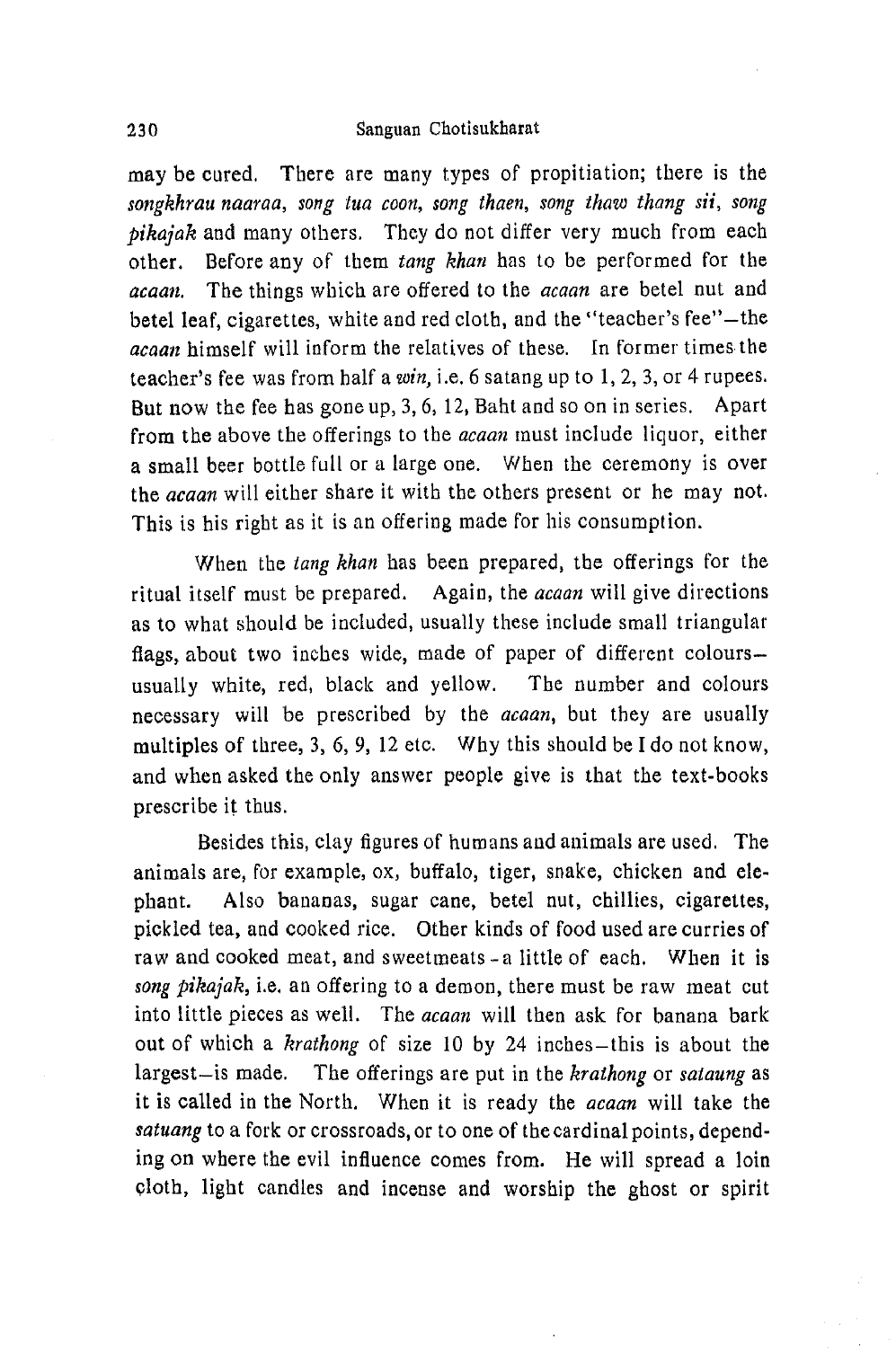concerned, according to custom. He will raise the *satuang* above his head and invite or entreat the ghost or protective spirit to receive the offering. He then places the *satuang* on the ground and recites propitiatory verses from his text book in a loud voice. In this invocation there is likely to be included the name of the sick man, an offering on his behalf and an entreaty to allow him to get well again. Sometimes if it is a greedy or dangerous spirit, it will be abused and told that when it eats the offering it should get out and go somewhere else, and not bother them again. It should take away the bad influence which it has brought on the sick man and not intrude again in the future. Sometimes forgiveness for any wrong the sick man may have done is asked-intentional or unintentional. When the ritual is over the *satuang* is left on the spot for the birds, dogs and monkeys to divide among tbemsel ves. The *acaan* returns to the patient's house for his fee and other offerings. Sometimes he may bind the wrists of the sick man-it is a means of increasing his strength.

This method of *songkhrau* is more powerful than others. The ritual of *song thaen* comes from the word *thien* which means "sky". The "ancients" believed that the ancestors of all men lived in the heavens and were called *puuthaen jaa thaen.* These beings have the power to cause sickness and various misfortunes. Offerings and sacrifices to them are ways of asking forgiveness, of beseeching *puuthaen jaathaen* to remove or lighten punishment. If they do not consent this could mean the death of the sufferer. In my experience *song thaen* does not imply that the sufferer is freed of all his misfortunes. In some serious cases the *acaan* can hardly finish the ritual before the man is dead. Suffering is more a consequence of fate or merit (or demerit). Whatever the case may be there are in the countryside people who place faith in the rituals of *song khrau,* and their numbers are not small either.